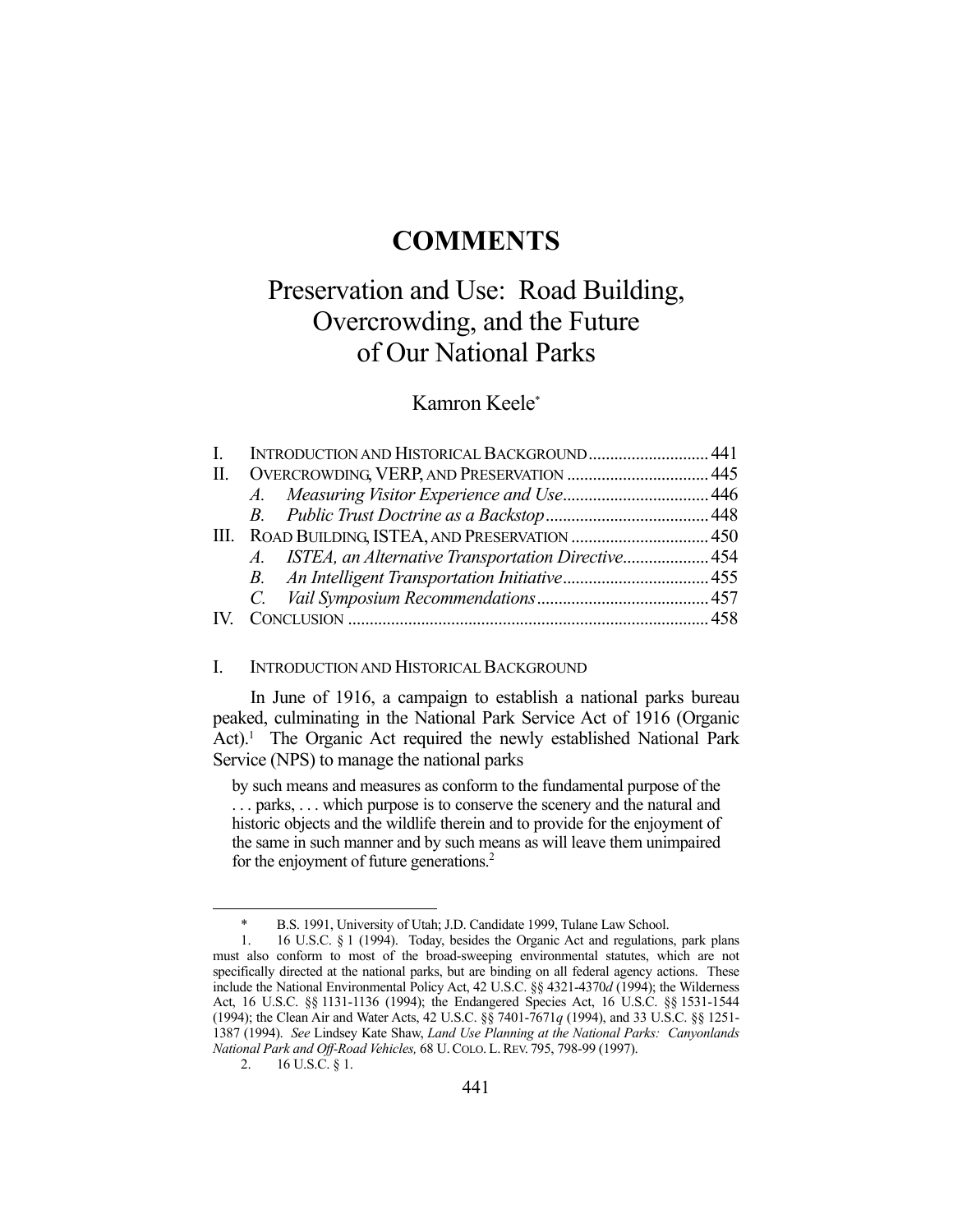This language has sparked an historical and long-lasting debate over whether the fundamental purpose of the parks is preservation or use, enjoyment now or benefit for later generations.<sup>3</sup> This debate has pervaded every decision, small or large, that has affected the parks since the day the Organic Act was initially passed.<sup>4</sup> Just how best to preserve the parks unimpaired while at the same time providing needed facilities for public use was never clear-cut and remains ambiguous to this day.<sup>5</sup> When controversies arise and

[w]hen the battle lines are being formed, two camps can be identified. On the one side are the preservationists, for whom the word 'unimpaired' is the key and who counsel purity in all things. They hold that parks are established primarily to protect wilderness, that one best sees wilderness on foot with his gear on his back.<sup>6</sup>

On the other side are the people who "do not regard the parks as shrines but rather as places to have fun. They enjoy the scenery fully but tend to believe cabins and hotels are preferable to sleeping on the ground."<sup>7</sup>

 The formal beginnings of the national parks started in 1864 when President Abraham Lincoln signed into law an Act that ceded the Yosemite Valley to the State of California to be used as a public park on the singular condition "that it would be 'inalienable for all time.'"8 Some eight years later, Congress established Yellowstone Park, the first national park, stipulating that the more than two million acres must be somehow preserved and managed by the federal government for the broad "enjoyment" and the "benefit" of the people.<sup>9</sup> Congress's exact purpose for creating the national parks remains unclear to this day, but the notion of a park may have been "originally conceived as a tribute to monumentalism" and unique natural splendor.<sup>10</sup> There were no formal

 <sup>3.</sup> *See, e.g.*, Shaw, *supra* note 1, at 795-99; Robin Winks, *Dispelling the Myth,* NAT'L PARKS, July-Aug. 1996, at 52.

 <sup>4.</sup> *See* WILLIAM C. EVERHART, THE NATIONAL PARK SERVICE 80-81 (1972). Congress did not attempt to spell out precisely how much preservation is required and simply defined the spirit in which the parks are to be managed. *See id.*; *see also* 16 U.S.C. § 1.

 <sup>5.</sup> *See* EVERHART, *supra* note 4, at 80.

 <sup>6.</sup> *Id.* at 81.

 <sup>7.</sup> *Id.*

ANN & MALCOLM MACEWEN, NATIONAL PARKS: CONSERVATION OR COSMETICS? 3 (1982).

 <sup>9.</sup> RICHARD WEST SELLARS, PRESERVING NATURE IN THE NATIONAL PARKS: AHISTORY 7 (1997). The Act came during an era labeled the Gilded Age "when the federal government was aggressively divesting itself of the public domain through huge railroad land grants, and, among others, homestead, mining and timber acts." *Id.* The idea of protecting federally managed parks from "extractive uses typical of the late-nineteenth-century American west" could be regarded as a "political phenomenon" of the time. *See id.*

 <sup>10.</sup> *See* Robert B. Keiter, *Preserving Nature in the National Parks: Law, Policy, and Science in a Dynamic Environment,* 74 DENV. U. L.REV. 649, 650 (1997).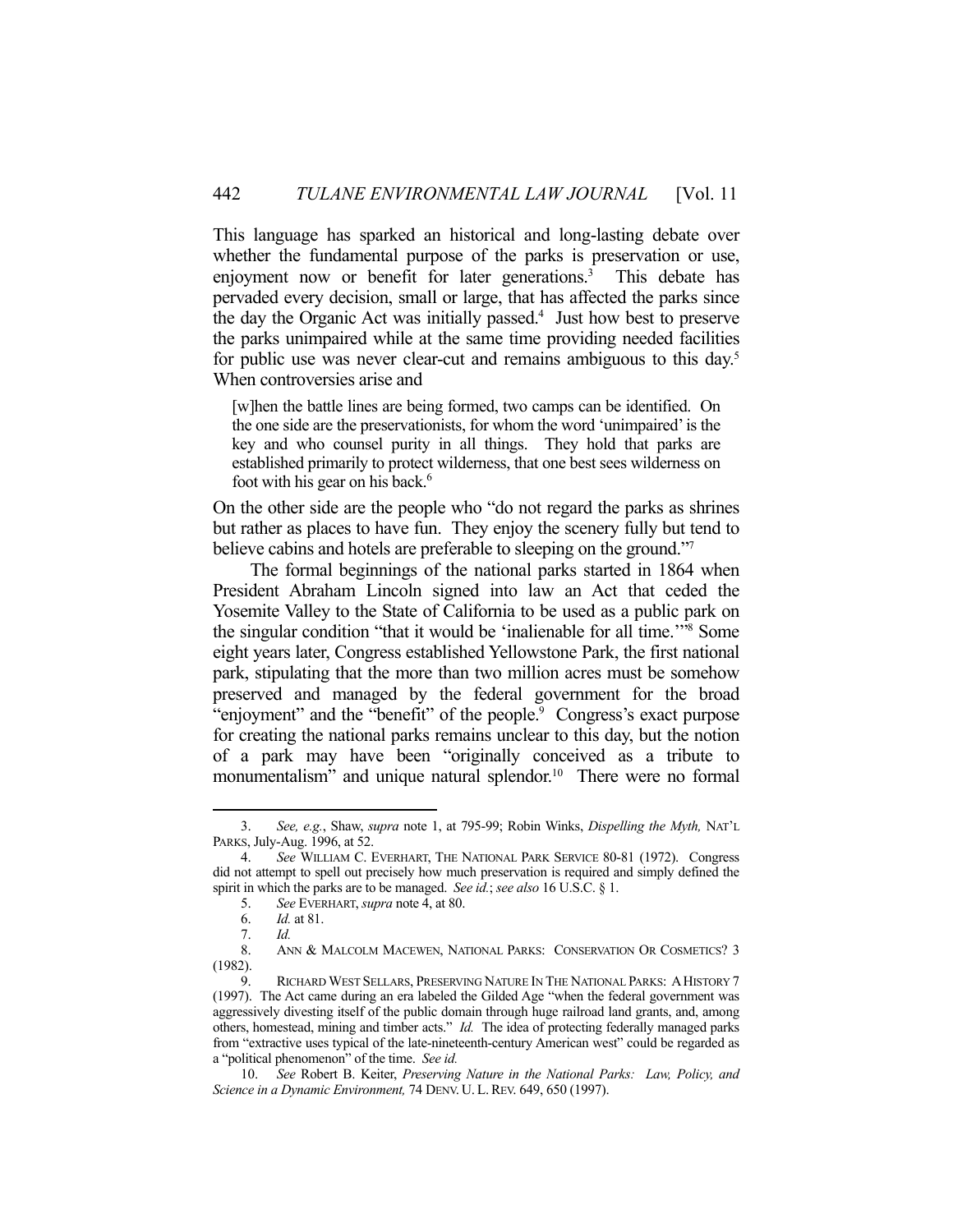plans or agencies created for the parks' management and no clear definition of the parks and their purposes, but, what is certain is that there was little of what might later be called "ecological conscience" behind them.11 The idea of a national park can be traced as far back as Thomas Jefferson in 1815, but it was Frederick Olmsted in the mid-nineteenth century who first formulated both a political philosophy and practical policy that a government should preserve regions of scenic beauty for the enjoyment of all its citizens.<sup>12</sup> His central idea was a democratic one, rejecting the pervasive old world, class philosophy that ordinary, working-class citizens were incapable of appreciating beauty, either in art or nature, and that only the very rich were so aesthetically endowed.13 In rejecting this philosophy, he argued that any apparent lack of aesthetic appreciation on the part of the common citizen was due to the lack of transportation and the lack of opportunity to travel the "choicest natural scenes in the country and the means of recreation in them."<sup>14</sup>

 It was not until the early days of the twentieth century and use of "mass motoring" that common people began to exert a powerful influence in developing and touring national parks.<sup>15</sup> Railroads and other profitoriented industries also quickly realized the economic potential of tourism in the fledgling national parks concept and exerted their own political pressure to create more national parks.<sup>16</sup> In large part due to Yellowstone's ever increasing popularity and spectacularly beautiful landscape of mountains, canyons, and natural phenomena, the common American people began to include a notion of patriotism and pride of a national parks concept and budding environmental conservation

<sup>&</sup>lt;u>.</u> 11. *See* Shaw, *supra* note 1, at 795; *see also* JOSEPH L. SAX, MOUNTAINS WITHOUT HANDRAILS: REFLECTIONS ON THE NATIONAL PARKS 6-7 (1980). The forerunner to modern "environmentalism" was simply a response to the late nineteenth-century prevailing ethic that natural resources should be exploited as rapidly as possible. "Ecological conscience," in contrast, was a term developed later in the 1960s and was based on an appeal to a higher spiritual and moral imperative of ecology. At the time of the first national parks, the idea of complete preservation of large public lands in their natural state would have been unheard of, rather, conservation movements and the preservation ethic of the time simply challenged the rate of exploitation and argued that the resource development should be slowed to achieve a maximum, multiple-use return over time. *See generally* Krutilla & Haigh, *An Integrated Approach to National Forest Management,* 8 ENVTL. L. 373 (1978); ALDO LEOPOLD, A SAND COUNTY ALMANAC (1949); S. HAYS, CONSERVATION AND THE GOSPEL OF EFFICIENCY (1959).

 <sup>12.</sup> *See* MACEWEN, *supra* note 8, at 3; *see also* LAURA WOOD ROPER, FLO: ABIOGRAPHY OF FREDERICK LAW OLMSTED 283-85 (1973).

 <sup>13.</sup> *See* ROPER, *supra* note 12, at 283-84; MACEWEN, *supra* note 8, at 4.

 <sup>14.</sup> *See* MACEWEN, *supra* note 8, at 4.

 <sup>15.</sup> *See id.*; *see also* SELLARS, *supra* note 9, at 12.

 <sup>16.</sup> *See* SELLARS, *supra* note 9, at 12.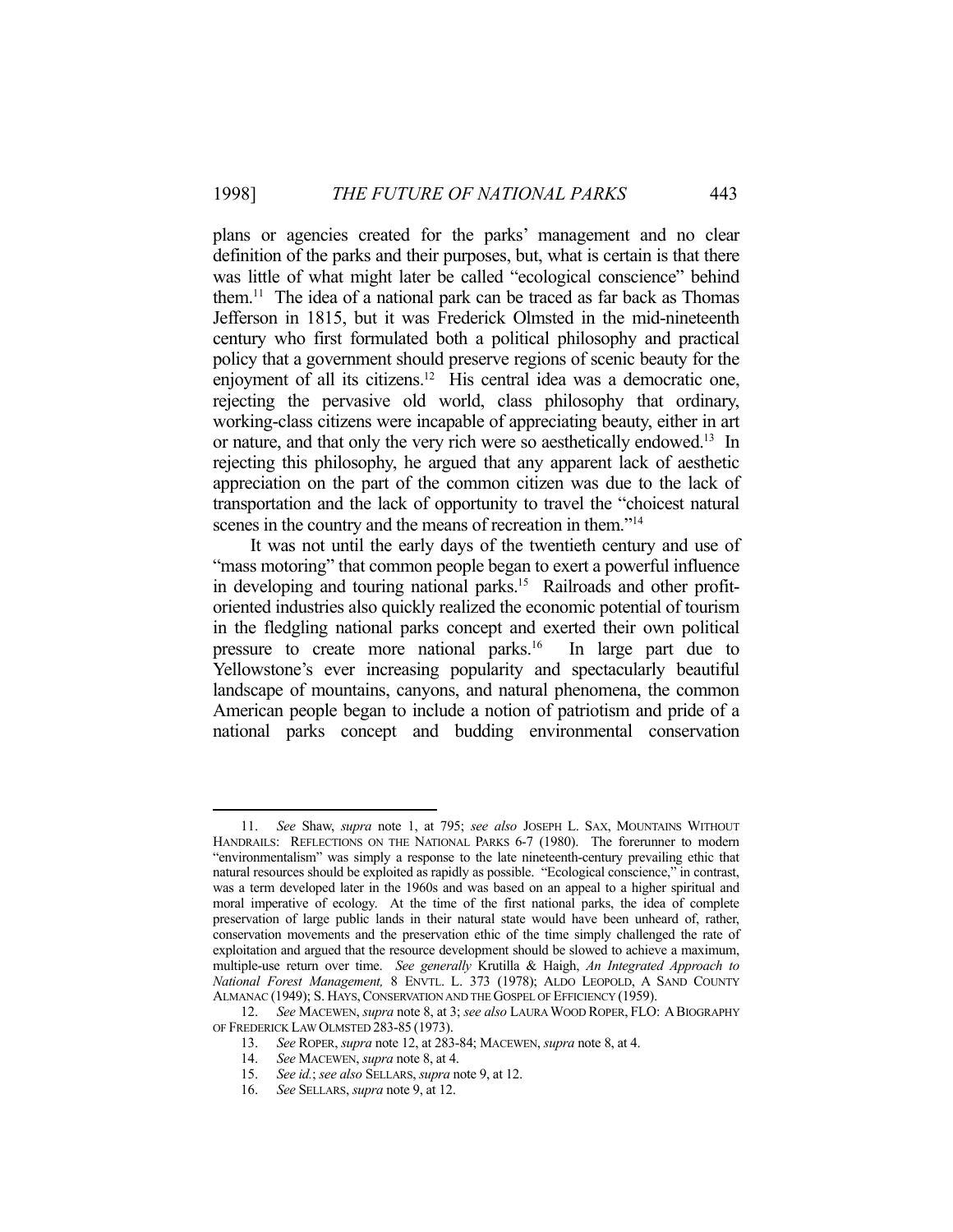movements.<sup>17</sup> In the early days of national parks' history, the parks conservation movement saw a great difference between the growing utilization of natural resources, such as tourism and public recreation, and the consumptive use of natural resources, such as logging, mining, and reservoir development.18 The best illustration of this conflict can be seen in the battle over Yosemite's Hetch Hetchy Valley and the proposed reservoir on the Tuolumne River.<sup>19</sup> In 1913, Congress voted to dam the river and flood the valley in order to supply San Francisco with water.<sup>20</sup> Although Hetch Hetchy Valley was located in a national park, the distinct absence of significant recreational use in the valley exposed it to possible consumptive and exploitative use, and specifically reservoir development.<sup>21</sup> John Muir, founder of the Sierra Club, saved the valley from the potentially devastating reservoir development because he hesitatingly realized the relevance of tourism.<sup>22</sup> He distinctly understood that tourism development could serve as an initial ally in the war against the extensive, unregulated, and destructive consumptive use of the nation's environment.<sup>23</sup> The Sierra Club and John Muir were fighting to preserve the national parks' back country in its natural, wild condition.24 However, they wisely recognized and thoughtfully conceded that limited tourist development was a necessary evil.<sup>25</sup> For them, tourism was far preferable to the alternative possibilities such as reservoir development or unregulated logging.26

 The modern debate, however, lies not in whether the national parks will be saved from profit-oriented corporations as John Muir first feared, but rather whether the Organic Act's continued dual mandate, preservation and use, itself becomes the national parks' greatest threat for the future. For example, in 1950, more than 37 million people visited the national parks and recently, in 1992, there were an estimated 252 million visitors and by 2010 that number is expected to climb to 500 million or more.<sup>27</sup>

 <sup>17.</sup> *See id.* at 13. To date, the United States National Park system "has grown to 369 designated park sites located in each of the fifty states and several territories." *See id.* at 13-15; Keiter, *supra* note 10, at 650.

 <sup>18.</sup> SELLARS, *supra* note 9, at 15-16.

 <sup>19.</sup> *See id.* at 16.

 <sup>20.</sup> *See id.*

 <sup>21.</sup> *See id.*

 <sup>22.</sup> *See id.*

 <sup>23.</sup> *See id.*

 <sup>24.</sup> *See id.*

See id.

 <sup>26.</sup> *See id.*

 <sup>27.</sup> *See* Shaw, *supra* note 1, at 795; *see also* Dennis J. Herman, *Loving Them to Death: Legal Controls on the Type and Scale of Development in the National Parks,* 11 STAN. ENVTL.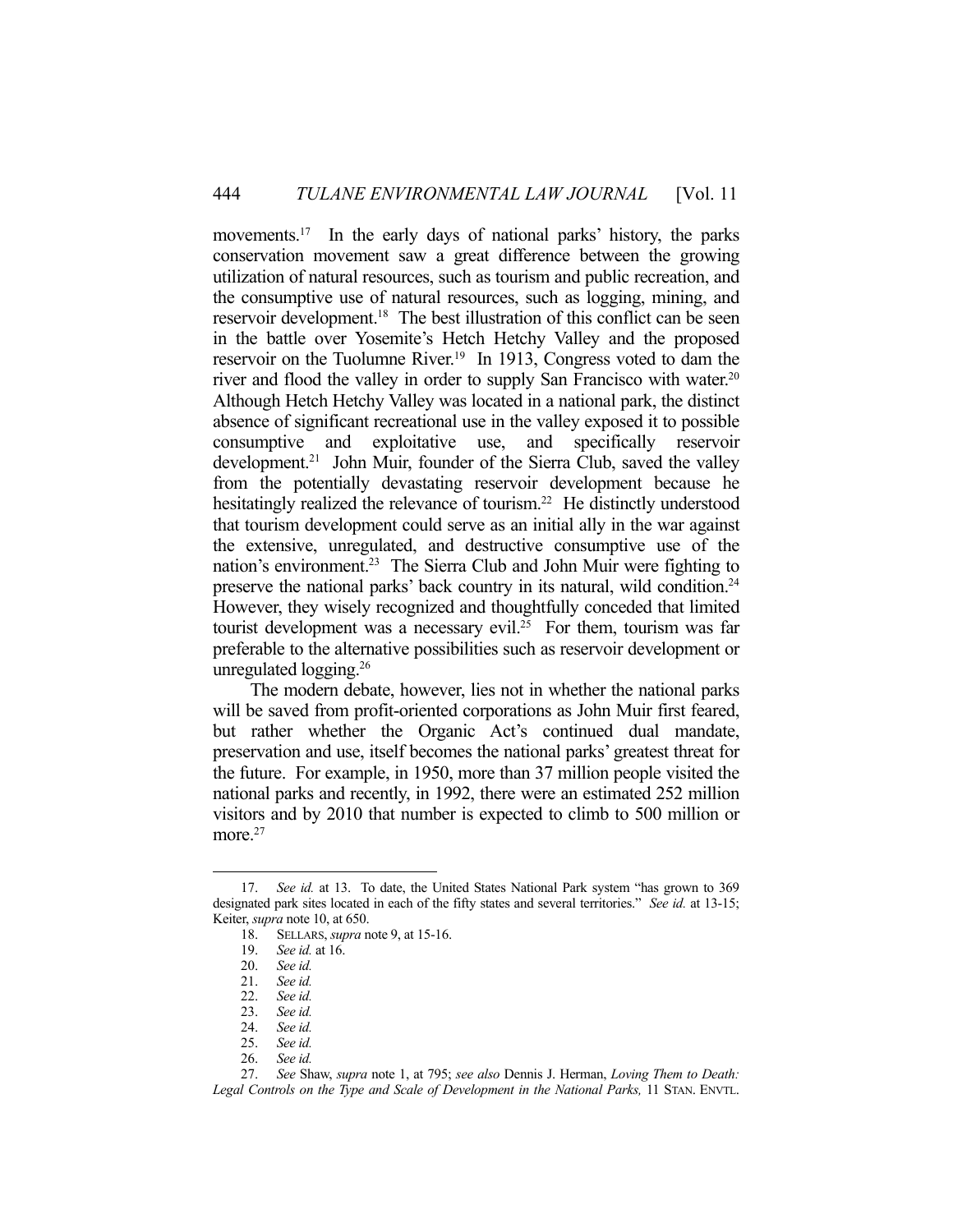Part I of this Comment explores the issue of overcrowding in our national parks. The Comment will discuss some of the recent park management decisions that the NPS has considered or might consider in the future in order to administer the dual mandate of the Organic Act's requirements. Part II examines the issue of roads and potential road building in the future with due regard to the above overcrowding issue and in contemplation of the Organic Act and the preservation and use dual mandate. The Comment concludes with observations and policy suggestions directed towards the future of our national parks in light of the fact that first, the popularity of the parks is substantially increasing and second, that the solution for preservation and future use cannot simply be to build more roads to accommodate more and more tourists as has been the status quo until recently.

#### II. OVERCROWDING, VERP, AND PRESERVATION

 During the 1960s, the NPS was admonished by the landmark Leopold Report to reevaluate the parks.<sup>28</sup> The NPS responded by establishing controversial nonintervention and restoration policies in order to maintain indigenous plant and animal life in the parks.<sup>29</sup> As a result, Congress amended the original Organic Act, the National Parks and Recreation Act of 1978 (NPRA), to require that "the protection, management, and administration of [parks] . . . be conducted in light of the high public value and integrity of the National Park System."30 The

L.J. 3, 9 (1992). Admittedly, the statistics might convey a false impression. The NPS divides their parks and areas into three broad categories: natural, recreational, and historical units. *See* DON HUMMEL, STEALING THE NATIONAL PARKS: THE DESTRUCTION OF CONCESSIONS AND PARK ACCESS 2-5, 11-13 (1987). While it is true that an estimated 350 million visitors will frequent a national park annually, only a much smaller percentage of that amount will visit the big natural areas like Yellowstone or Yosemite. *See id.* at 12. Most visitors frequent places that one wouldn't think of as a national park area, for example, Golden Gate National Recreation Area, the George Washington Memorial Parkway and many others including beaches and Washington, D.C. city parks. *Id.* (arguing against limiting citizen access to parks and claims that environmentalists who advocate the "lock-it-up-and-keep-'em-out" philosophy, and who want to return the parks to their natural state of pristine nature are the real cause of increasing conflict between the two land use camps).

 <sup>28.</sup> The Leopold Report stemmed from an adverse reaction to the shooting of elk in Yellowstone and concluded that "[a]s a primary goal, we would recommend that the biotic associations within each park be maintained, or where necessary recreated, as nearly as possible in the condition that prevailed when the area was first visited by the white man. A national park should represent a vignette of primitive America." *See* Keiter, *supra* note 10, at 650, 656; Leopold et al., *Wildlife Management in the Natural Parks, in Transactions of the Twenty-Eighth North American Wildlife & Natural Resources Conference* 29, 29-44 (1963), *reprinted in* AMERICA'S NATIONAL PARK SYSTEM: THE CRITICAL DOCUMENTS 237, 237-51 (Larry M. Dilsaver ed., 1994).

 <sup>29.</sup> *See* Keiter, *supra* note 10, at 651.

 <sup>30.</sup> Shaw, *supra* note 1, at 799 (quoting the Organic Act, 16 U.S.C. § 1a-1 (1994)).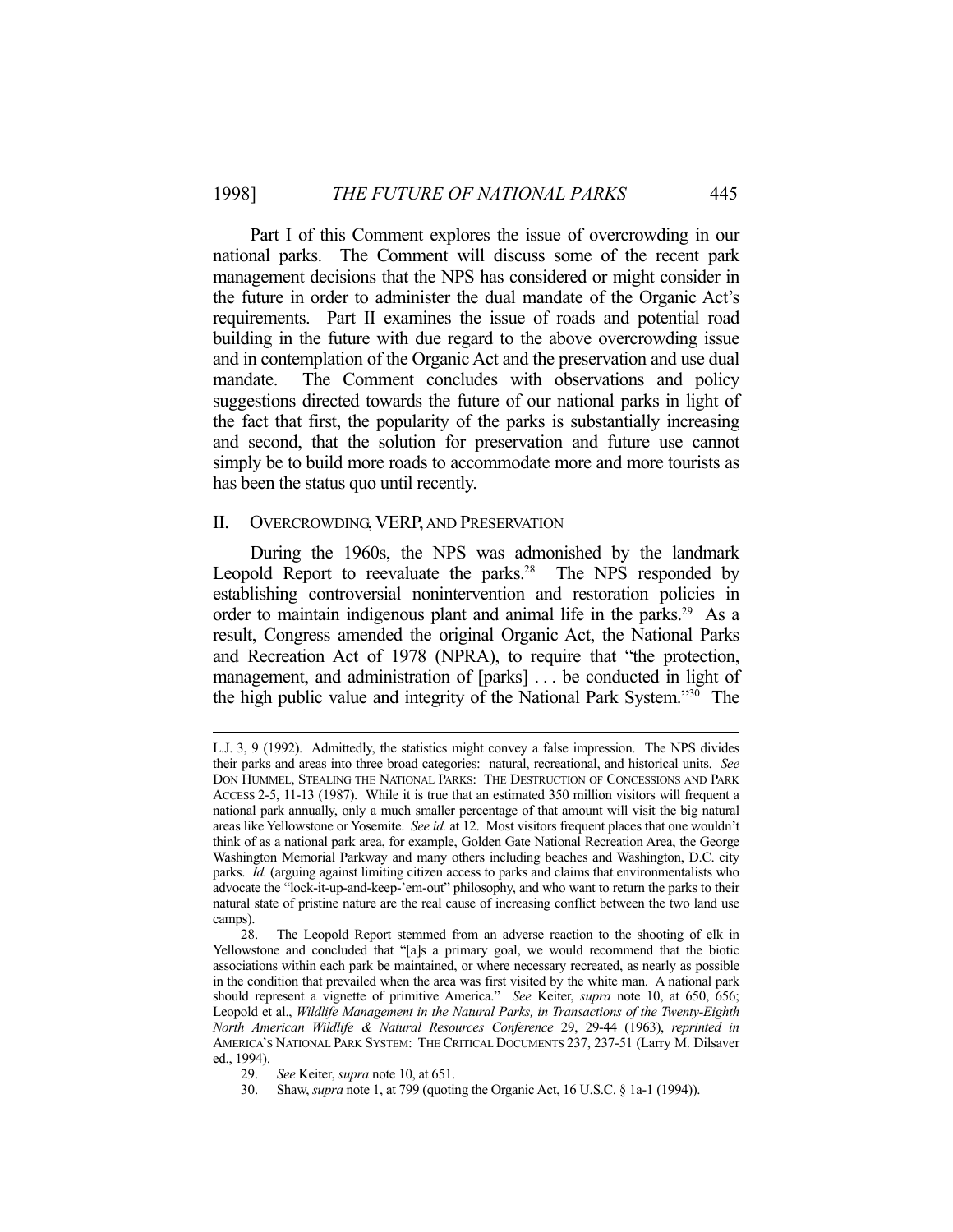language of the amendment and in particular the word choice, "protection," suggests Congress' intent to reaffirm the NPS's preservation ethic as before, yet the amendment also directs that regulation of the parks be for "the common benefit of all the people of the United States."<sup>31</sup> Thus, Congress has not managed to resolve the dual mandate ambiguity. The preservation of natural beauty versus the practical use of national parks debate still polarizes the two seemingly irreconcilable land use camps and their divergent views.32

### *A. Measuring Visitor Experience and Use*

 However, Congress did take an extra step in the NPRA that requires NPS management to identify and implement management guidelines and studies for visitor "carrying capacities" for all areas of the parks.<sup>33</sup> From this new authority, the NPS has developed a new process for determining a particular park's "carrying capacity" called "Visitor Experience and Resource Protection" (VERP), which forces park planners to gather data to support use restrictions based on that data.<sup>34</sup> VERP was first activated at Arches National Park in June of 1995.35 From 1974 to 1984, the annual visitation rate to Arches grew from 238,000 to 345,000 and in the next ten years it more than doubled to 777,000 and will probably double again by the end of this century.<sup>36</sup> Arches is not alone and most parks are bulging at the seams, yet the primary remedy previously proposed by park management was simply to expand parking lots and maintain an uneasy status quo between preservation and use. $37$  VERP, however, is the first systematic process that allows park management to make quality decisions about visitor use and capacity based on "science rather than . . . hunches" and is hailed by several commentators as a "revolution" in park management initiating a potential reconciliation between the preservation

 <sup>31.</sup> *Id.*

 <sup>32.</sup> *See id.*

 <sup>33.</sup> *See* The Organic Act, 16 U.S.C. § 1a-7(b) (1994).

 <sup>34.</sup> Carrying capacity is "the type and level of visitor use that can be accommodated while sustaining desired resource and social conditions that complement the purposes of a park." NATIONAL PARK SERVICE, VERP: AFRAMEWORK FOR ADDRESSING VISITOR CARRYING CAPACITY IN THE NATIONAL PARK SYSTEM (1993); *see also* Shaw, *supra* note 1, at 828-29.

 <sup>35.</sup> *See* Shaw, *supra* note 1, at 829. Specifically, the park visitors are shown photographs of the park's attractions with various numbers of visitors on the trail or road and are then asked what an acceptable level of congestion might be for each park feature. This allowed park planners to determine the level of tourist congestion that would be acceptable to most park guests and thereby, created nine different zones ranging from primitive, where no facilities are allowed, to developed, where full facilities and vehicles are allowed. *Id.*; *see also* Todd Wilkinson, *Crowd Control: With a Pilot Program at Arches National Park, the National Park Service is Charting a Promising New Course for Visitor Management,* NAT'L PARKS, July-Aug. 1995, at 36-37.

 <sup>36.</sup> Wilkinson, *supra* note 35.

 <sup>37.</sup> *See id.*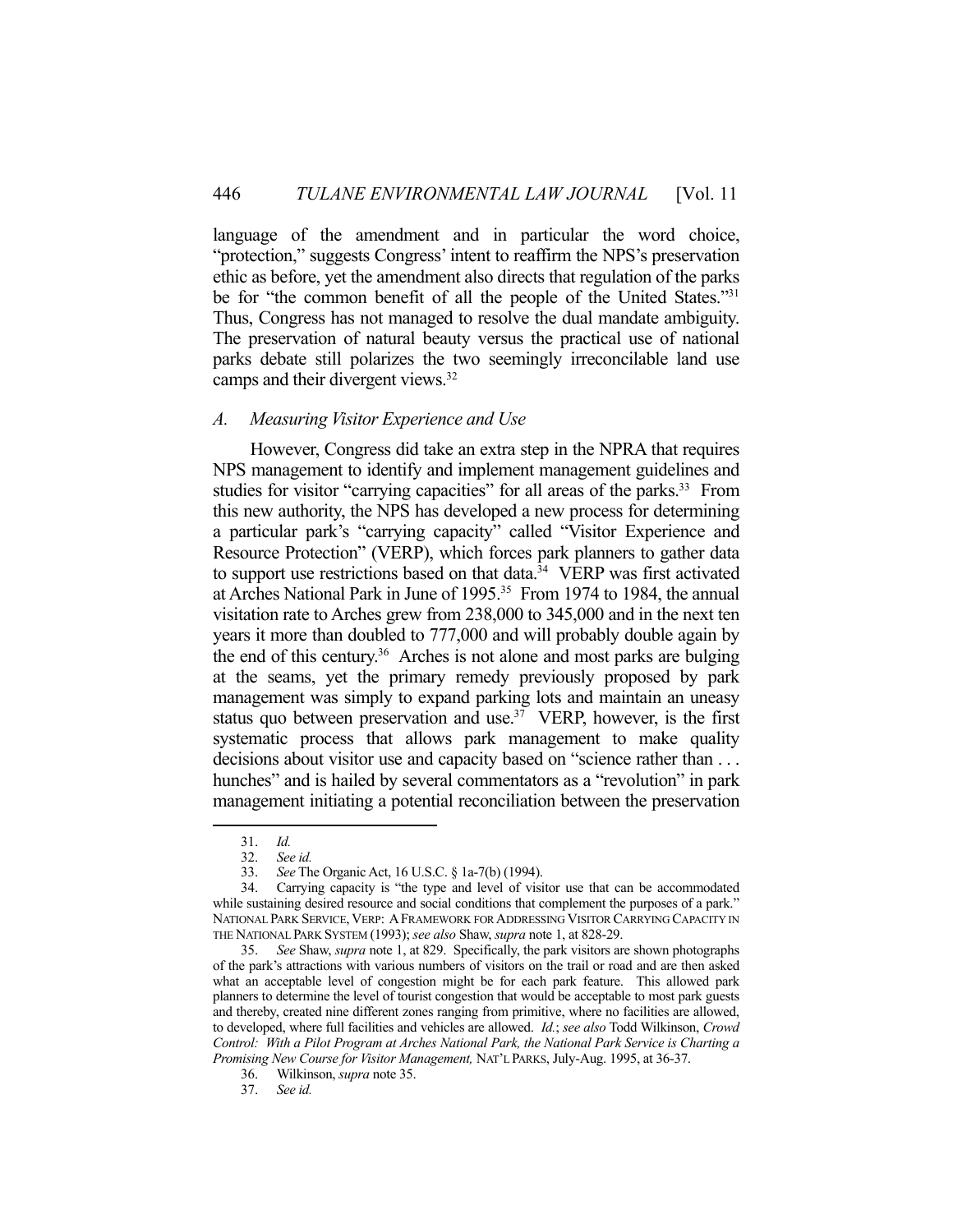and use dual missions.<sup>38</sup> The four key elements of VERP are " $(1)$  a parkwide management zoning scheme, (2) indicators and standards for each zone, (3) management actions that address visitor use and infrastructure in each zone, and (4) a monitoring program."39 Jim Hammett, an original VERP team planner, has noted that "historically parks have always built their infrastructure and then tried to fill it to capacity with people, having little idea what the consequences would be on the resource or the visitor experience."40 Hammett argues that VERP, by contrast, begins with three things:

[F]irst, it re-examines the legislation that created the park to gain a feel for the original intent of Congress; second, it involves the completion of a biological inventory and identifies certain plants or animals to serve as indicators of change; and third, it surveys visitors to gain an accurate reading of what they expect.<sup>41</sup>

This effort appears to be a good start. However, there is little historical and long term scientific data on the influence and response to human activities and perturbations on the parks upon which to build.<sup>42</sup>

 As a general matter, the data needed to make informed "ecological intervention judgments concerning park ecosystems is not available," and scientists do not know enough about the complex ecosystems of some national parks to make sound decisions, as evidenced by previous management techniques that have failed and "imperiled important biological resources."43 For example, the Forest Service has not been able to operate a sustainable timber harvest program and the Bureau of Land Management's range management program has left federal rangelands in poor condition despite extensive scientific research and yield mandates.<sup>44</sup> The scientific assumptions that underlie the established thresholds of intervention, as often as not, "have [been] proven wrong, leaving natural resource managers unsure how to manipulate complex ecological systems."<sup>45</sup> Simply put, we do not know enough about the influence of human activity on fragile ecosystems present in Arches and elsewhere to determine with any scientific accuracy the long term results of new roads, off-road vehicles, or even, simply, a single human footprint. What we do

 <sup>38.</sup> *Id.* (quoting Jayne Belnap, park soils biologist for the National Biological Service, Moab, Utah); Rodney Greeno, *Park Officials Look to Regulate Visitor Activity, Arches Too Crowded?,* SALT LAKE TRIB., Aug. 24, 1993, at A1. *See generally,* Shaw, *supra* note 1, at 829-30.

 <sup>39.</sup> Shaw, *supra* note 1, at 828-29.

 <sup>40.</sup> Wilkinson, *supra* note 35.

 <sup>41.</sup> *Id.*

 <sup>42.</sup> *See* Keiter, *supra* note 10, at 691.

 <sup>43.</sup> *Id.*

 <sup>44.</sup> *Id.* at 692.

 <sup>45.</sup> *Id.*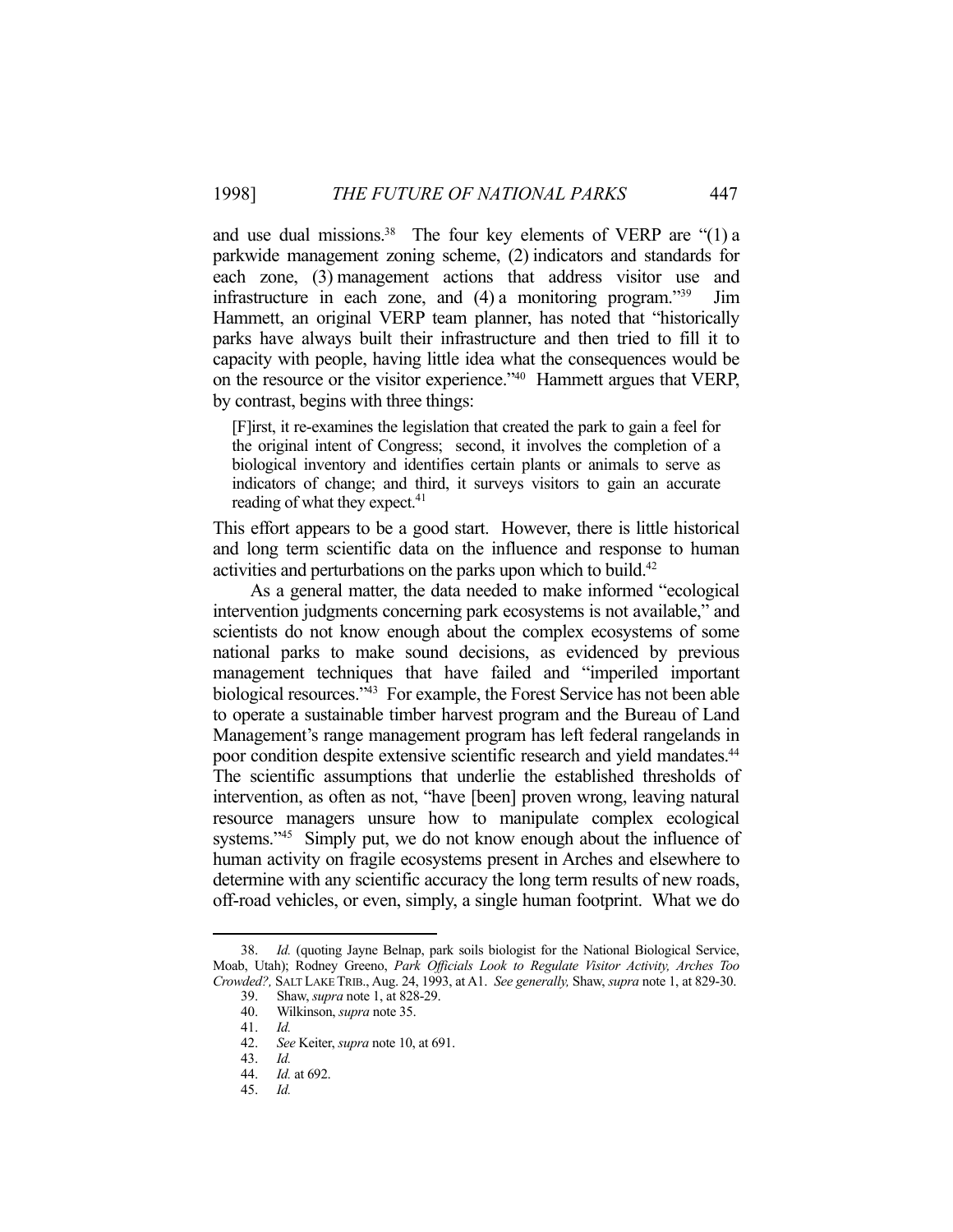know, however, is that ecosystems, like certain forests and rangelands, could be more fragile and susceptible to human influence than previously thought, with potential irreversible consequences to local and global ecosystems.46 In Arches, for example, there is a thin cryptobiotic, "fungal microflora," growth on the top of the sand everywhere in the park that contains microscopic fungi life that can take unknown years to develop, yet can be wiped out by one, intentional or unintentional, footprint.<sup>47</sup>

#### *B. Public Trust Doctrine as a Backstop*

1

 Most ecological intervention decisions are not only difficult to buttress scientifically, but a further difficulty lies with the fact that the NPS's direct decisions can only be challenged legally on the ground that the final agency decision is arbitrary or capricious.<sup>48</sup> Arguably, the broad, dual mandate in the Organic Act and its successor the NPRA makes decisions regarding park access or rationing access largely immune from review because Congress has not specifically addressed the issue.<sup>49</sup> Previous to VERP's introduction, Arches Superintendent Noel Poe noted the following:

 If ever we [NPS management] were called to court, the first thing they attack is the process by which you arrived at your conclusions. If you're on the witness stand and testify that your actions were based on a gut feeling that allowing 30 people at Delicate Arch is appropriate, you'd get crucified.50

Consequently, because of the lack of scientific evidence and Congress' continued dual mandate, the issue of withdrawing part of a park from use or rationing access to the parks has been rarely litigated and the courts

 <sup>46.</sup> *See generally id.* at 649-75; *see also* SELLARS, *supra* note 9, at 80-123.

 <sup>47.</sup> *See* V.A. Kovda et al., *Soil Processes in Arid Lands, in* 1 ARID-LAND ECOSYSTEMS: STRUCTURE, FUNCTIONING AND MANAGEMENT 439, 449-50 (D.W. Goodall et al. eds., 1979). The crust forms when the soil is moistened from occasional precipitation and is then quickly heated and dried creating numerous pores where algae and lichen can grow. Insects and other animals can then feed off of the algae and consequently spread the biomass to new pores and thereby perpetuate a cycle that is strikingly similar to the honeybee and flower relationship. The mere existence of this crust formation process, possibly involving little understood chemical processes, is very recent and the exact mechanisms still remain unclear. *See id.*

 <sup>48.</sup> Generally, a plaintiff can seek judicial review of any final agency action found to be "arbitrary and capricious, an abuse of discretion, or otherwise not in accordance with law." Administrative Procedures Act, 5 U.S.C. § 706(2)(A) (1994).

 <sup>49.</sup> *See* A. Dan Tarlock, *For Whom the National Parks?,* 34 STAN. L. REV. 255, 266 (1981) (reviewing JOSEPH L. SAX, MOUNTAINS WITHOUT HANDRAILS: REFLECTIONS ON THE NATIONAL PARKS (1980)).

 <sup>50.</sup> Wilkinson, *supra* note 35 (quoting Arches Superintendent, Noel Poe). Certain conservationists have credited Noel Poe with being able to step back from the situation, admit something had to change, and "with being the first to take a hard line on carrying capacity by embracing the rather innovative ideas that VERP represents." *Id.*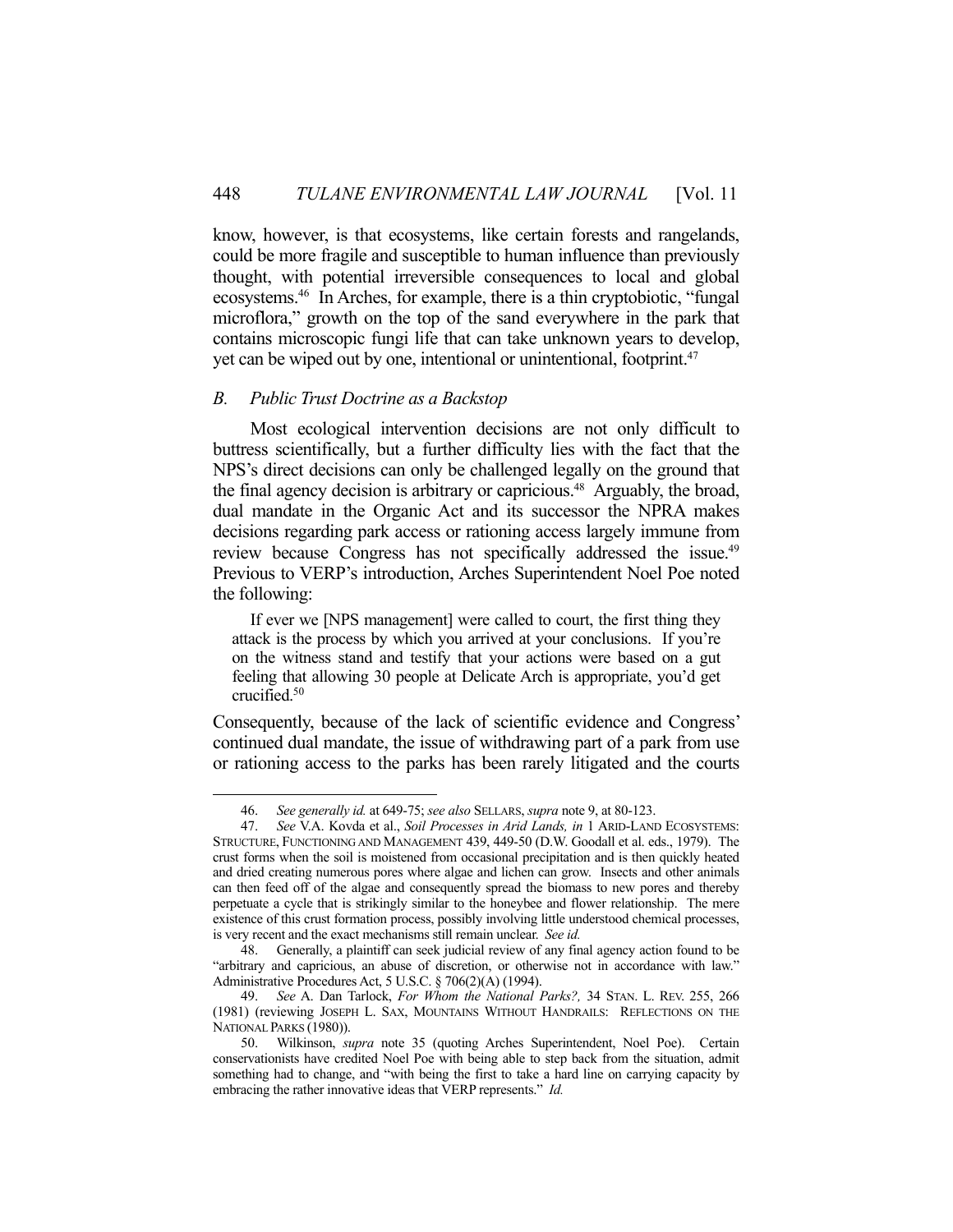have found it difficult "to find sufficient standards in the statute against which to test the arbitrariness of a park allocation choice."<sup>51</sup> An initial case, *Wilderness Public Rights Fund v. Kleppe,* involved a challenge to a NPS decision that limited the use of the Colorado River in the Grand Canyon to a certain amount of users per year.<sup>52</sup> The Ninth Circuit found in favor of the NPS and stated that "[i]f the over-all use of the river must, for the river's protection, be limited, and if the rights of all are to be recognized, then the 'free access' of any user must be limited to the extent necessary to accommodate the access rights of others."53 This decision is an important precedent and suggests that some restrictive level of access must be initiated and maintained to accommodate the access rights of others. The language in the *Kleppe* opinion suggests an intent to protect the rights of all citizens including those not yet born and arguably embraces the public trust concept developed initially in the Roman and English concepts of *res communes* or "the notion that certain property was held by the Crown for the benefit of all the people."<sup>54</sup>

 The public trust doctrine began in its applications to waterways, but an analogy between waterways and national parks as public resources seemed appropriate to some.<sup>55</sup> Professor Joseph Sax and other commentators, for example, appropriated the common law public trust doctrine "that all public resources were held in trust and that courts should recognize public rights in public property when resolving conflicts among different proposed uses" and applied it to the national parks.<sup>56</sup> Despite some early success by the Sierra Club in the 1970's to convince courts and Congress to incorporate the trust notion into the parks' statutes, Congress ultimately "balked at using the term" or its message in the NPRA ostensibly due to the lack of certainty in the public trust's

 <sup>51.</sup> Tarlock, *supra* note 49, at 266; *see also* Bicycle Trails Council of Marin v. Babbitt, 82 F.3d 1445, 1459 (9th Cir. 1996) (recent NPS decision to allow biking on certain trails in Golden Gate National Recreation Area upheld).

 <sup>52. 608</sup> F.2d 1250 (9th Cir. 1979); *see also* Tarlock, *supra* note 49, at 266.

 <sup>53.</sup> *Kleppe*, 608 F.2d at 1253.

 <sup>54.</sup> Mark Squillace, *Common Law Protection for Our National Parks*, *in* OUR COMMON LANDS: DEFENDING THE NATIONAL PARKS 87, 96 (David J. Simon ed., 1988).

 <sup>55.</sup> *See id.* at 97. The most celebrated public trust concept case in American jurisprudence, *Illinois Central Railroad v. Illinois*, 146 U.S. 387, 460 (1982), found that the state could not divest itself of the responsibility to govern submerged lands for the benefit of the public. *Id.* at 96-97. The extension between waterways to public lands evolved from *Gould v. Greylock Reservation Commission*, 350 Mass. 410, 215 N.E.2d 114 (1966). *See* Squillace, *supra* note 54, at 97. In this case, a private developer blocked by a judicial rule that favors protection rather than encroachment by private interests. *See id.*

 <sup>56.</sup> Tarlock, *supra* note 49, at 268; *see generally* Joseph L. Sax, *Liberating the Public Trust Doctrine from its Historical Shackles,* 14 U.C. DAVIS L. REV. 185 (1980).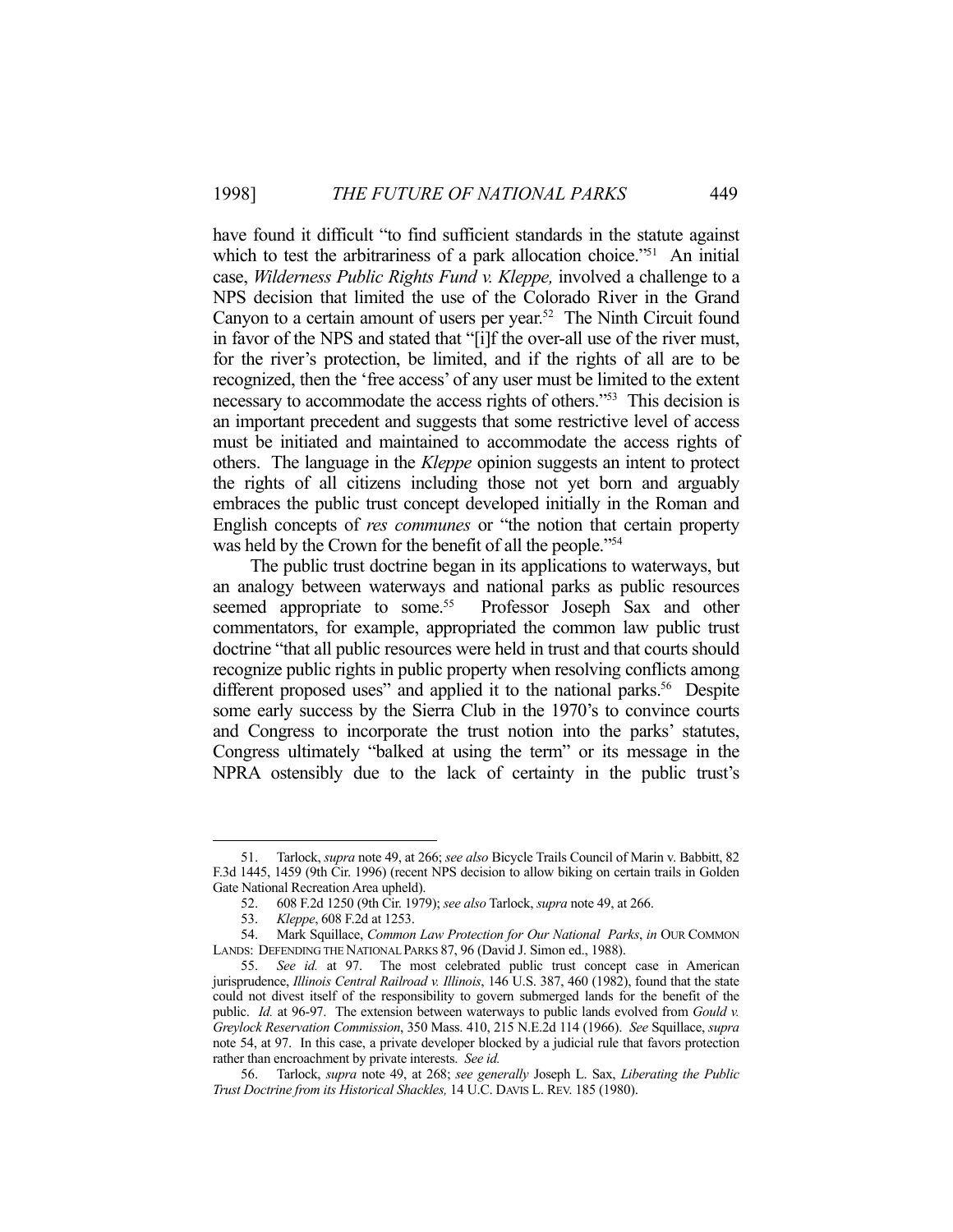meaning.57 In spite of ultimately rejecting and eliminating the public trust doctrine, the court in *Sierra Club v. Andrus* stated that the "Secretary has an *absolute duty*, which is not to be compromised . . . to take whatever actions and seek whatever relief as will safeguard the units of the National Park System."<sup>58</sup> To date, the public trust doctrine as a limitation on agency decision making has been curtailed by the courts, however, several leading scholars have argued that the NPRA might hold "a sufficient basis for judicial implication of trust duties because it 'expressly create[s] high duties that set standards not dissimilar to those imposed on private trustees.'"59 It remains to be seen whether courts in the future will apply this doctrine to afford greater protection for the parks, but at a very minimum, the doctrine may effectively serve as "a backstop against the most egregious actions by the government" when the statutory directives are ambiguous and without a clear public benefit.<sup>60</sup> VERP's data, for example, shows that there is generally strong public support for such measures as restricting parking to preexisting designated spaces and certain visitor restrictions, even if it means that immediate access to national parks is not available.<sup>61</sup> VERP may revolutionize park management decisions through public opinion by defining how many visitors a particular park can handle and therefore, perhaps almost unintentionally, protect the parks' resources in a pseudo-private trust for generations to come and yet also protect the present visitor experience as well. In this way, VERP is helping the NPS to make the notion of rationing visitors to certain parks defensible against being arbitrary in court and perhaps reintroducing the public trust doctrine to national parks issues. Similarly, VERP may serve NPS management decisions against future political pressure from both preservation and use advocates.

# III. ROAD BUILDING, ISTEA, AND PRESERVATION

 While overcrowding remains one of the top concerns for the national parks, transportation issues coupled with overcrowding lingers as

 <sup>57.</sup> *See* Tarlock, *supra* note 49, at 268-69. The Sierra Club convinced a District Court to partially rely on the public trust doctrine in *Sierra Club v. Dept. of Interior*, 398 F. Supp. 284, 287 (N.D. Cal. 1975), but later in *Sierra Club v. Andrus*, 487 F. Supp. 443 (D.D.C. 1980) (Sierra Club alleged NPS must implement public trust duties in reserved water rights in southern Utah), the court formally "eliminated 'trust' notions in National Park System Management." *Id.* at 268-69; *see also* Squillace, *supra* note 54, at 98-99.

 <sup>58. 487</sup> F. Supp. at 448.

 <sup>59.</sup> *See* Tarlock, *supra* note 49, at 274; *see also* Squillace, *supra* note 54, at 87-99; Charles Wilkinson, *The Public Trust Doctrine in Public Land Law,* 14 U.C. DAVIS L. REV. 269, 293-94 (1980) [hereinafter *Public Trust*].

 <sup>60.</sup> Squillace, *supra* note 54, at 99.

 <sup>61.</sup> A study conducted by Colorado State University and by the NPS confirms VERP's results. *Public Trust*, *supra* note 59.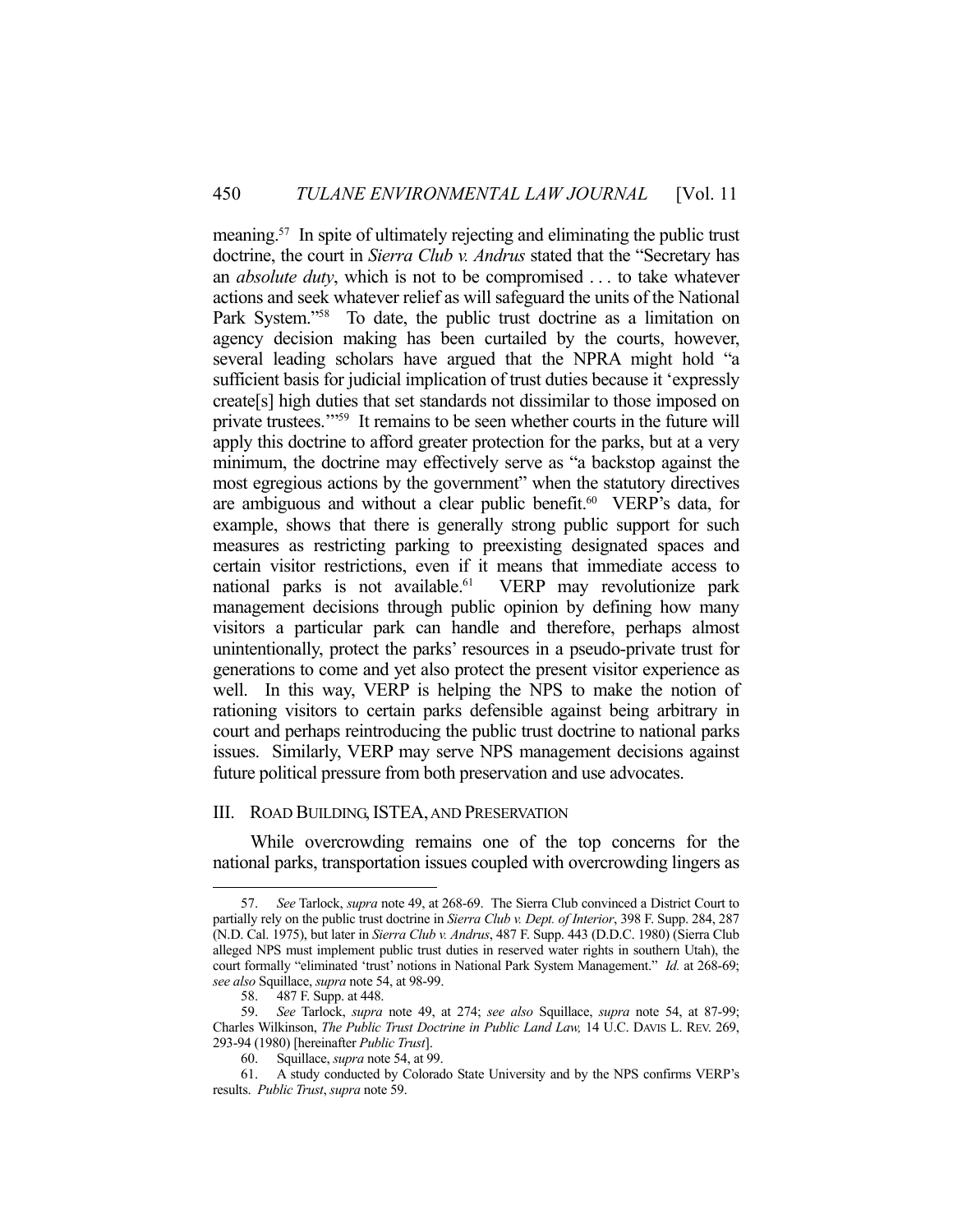the top concern and the most complex question for the parks' futures. $62$ Not only are more people inundating the parks, most of them arrive in cars and rarely stray far from them.63 The tourists usually ask three basic questions at entrance stations and visitor centers, namely, "(1) Where's the john? (2) How long's it take to see this place (3) Where's the Coke machine?"64 As Edward Abbey cynically wrote thirty years ago, the tourists would line up to get into parks' campgrounds in elaborate house trailers and through

their windows you will see the blue glow of television and hear the studio laughter of Los Angeles; [while] knobby-kneed oldsters in plaid Bermudas buzz up and down the quaintly curving asphalt road on motorbikes; [and] quarrels break out between campsite neighbors while others gather around their burning charcoal briquettes (ground campfires no longer permitted not enough wood) to compare electric toothbrushes.<sup>65</sup>

Abbey, as a park ranger in Arches in the 1960's, relayed a story in *Desert Solitaire: A Season in the Wilderness* about a confrontation he had with a survey crew laying out a new road in which he dared ask the simple question of why the road was needed at all. $66$  The crew quickly responded that it was Abbey himself who needed the road there because there were too few tourists in this particular park and a road was needed to get "ten, twenty, thirty times as many tourists in here as you get now."67 Arches, Grand Canyon, and Zion National Parks have since that time become perfect examples of what Abbey most feared. Within a few years, the two parks went from small, almost hidden, remote areas to modern, paved, conventional high-speed highways "interrupted at numerous places by large asphalt parking lots."68 Since there are limited parking spaces available for certain attractions—during peak tourist season in even the biggest parking lots, visitors spend their time vying for a parking spot instead of enjoying the scenery—"the experience for a lot of visitors is simply trying to avoid hitting other vehicles."69 In the past, management's only option would have been to build bigger and bigger parking lots within the park in an attempt to accommodate all the extra

 <sup>62.</sup> *See* EVERHART, *supra* note 4, at 94-98.

 <sup>63.</sup> *See* Todd Wilkinson, *Road Block Ahead?,* NAT'L PARKS, Sept.-Oct. 1997, at 22 [hereinafter *Road Block Ahead*].

 <sup>64.</sup> EDWARD ABBEY, DESERT SOLITAIRE: ASEASON IN THE WILDERNESS 45 (1968).

 <sup>65.</sup> *Id.* at 44-45.

 <sup>66.</sup> *Id.* at 42-44.

 <sup>67.</sup> *Id.* at 44. Ultimately, Abbey followed the survey crew's tracks while systematically removing the carefully placed wooden stakes and cutting all the bright ribbons in a futile effort to stop the road through Arches. *See id.* at 58-59.

 <sup>68.</sup> *Id.* at 45-46.

 <sup>69.</sup> *Road Block Ahead*, *supra* note 63 (quoting Zion Superintendent Don Falvey).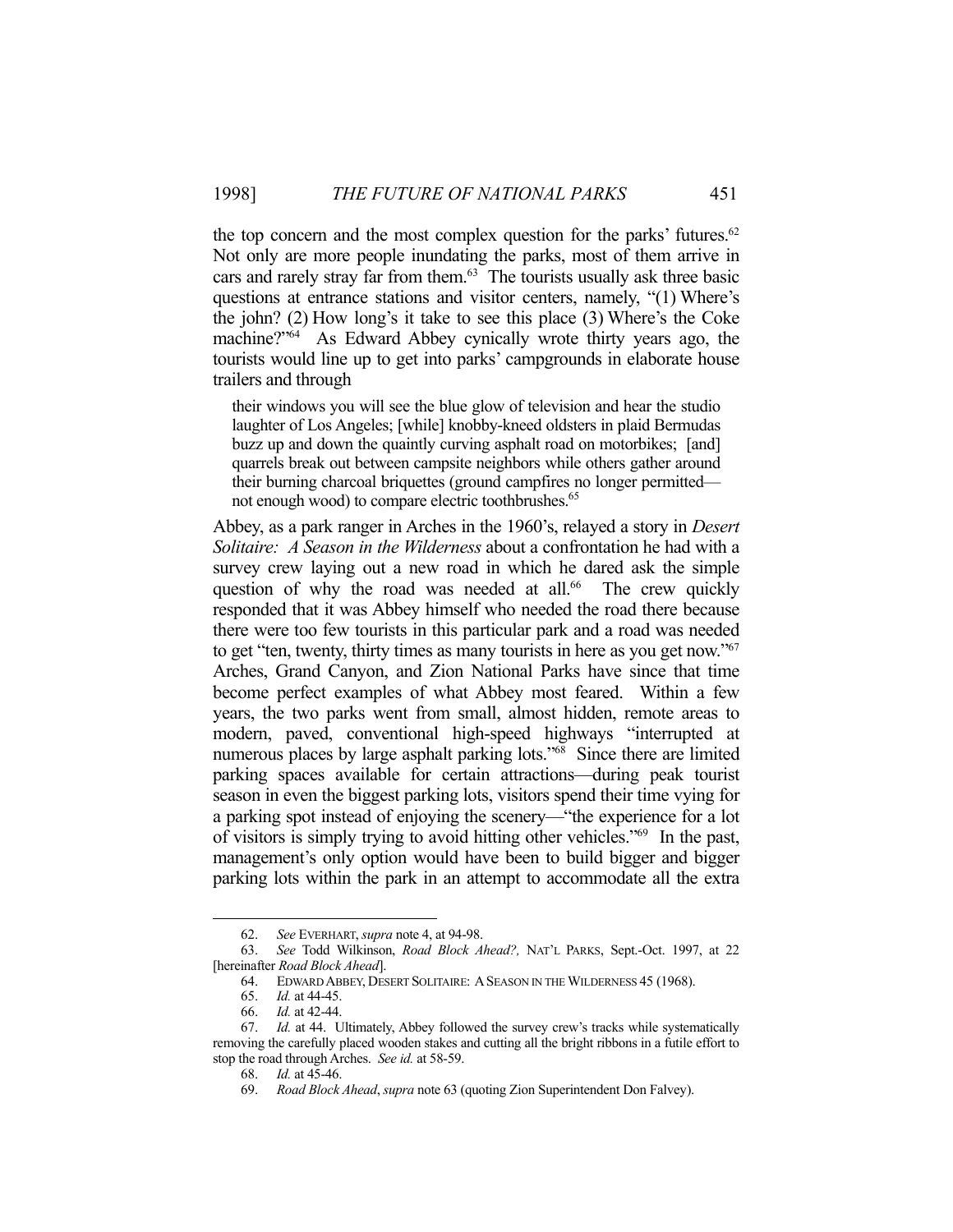visitors and their cars.<sup>70</sup> Furthermore, road and parking lot building arguably causes more damage to park resources than any other kind of development because construction through the rugged back country requires blasting rock and utilizing heavy machinery through fragile ecosystems.71 Thus, Abbey asks the pertinent question: "[W]hy is the Park Service generally so anxious to accommodate . . . the indolent millions born on wheels and suckled on gasoline, who expect and demand paved highways to lead them in comfort, ease and safety into every nook and corner of the national parks?"72

 Historically, roads were considered an acceptable and appropriate development from the days of the Organic Act and before.<sup>73</sup> For example, during Stephen T. Mather's administration as the first director of the newly established NPS in 1916, he advocated the construction of new roads to prepare the parks for the inundation of automobiles to come, noting that the "'road problem (the need for more and better roads) ... [was] one of the most important issues before the Service.<sup>'"74</sup> In contrast, similarly destructive development of reservoirs or mines was considered inappropriate for the national parks due largely to the efforts of John Muir and the Sierra Club who had, recall, considered tourism and road building to be acceptable and even desirable to provide a bulwark against more exploitative and consumptive uses of the land.75

 Mather, for one, understood the problems associated with building too many roads, but was nevertheless convinced that every major park needed a major road to penetrate "into the heart of the scenic backcountry" and thought that most American citizens would want the agency to utilize "every nook and corner" of the parks.<sup>76</sup> In 1915, for example, Mather, bought the already hastily constructed Tioga Road with the financial help of the Sierra Club in order to encourage more travel to Yosemite.<sup>77</sup> Encourage he did: the Tioga Road eventually became swamped with travelers inching along the fifty-six mile road and yet was simply impassable in inclement weather.<sup>78</sup> During the 1950s, the NPS decided to rebuild and enlarge the Tioga Road to meet modern standards; bulldozers blasted through glacially polished granite creating horrific

 <sup>70.</sup> *See id.*; *see also* Shaw, *supra* note 1, at 829.

 <sup>71.</sup> *See* EVERHART, *supra* note 4, at 94.

 <sup>72.</sup> ABBEY, *supra* note 64, at 49.

 <sup>73.</sup> *See* SELLARS, *supra* note 9, at 59-60.

 <sup>74.</sup> *Id.* at 59-60.

 <sup>75.</sup> *See supra* text accompanying notes 18-26.

 <sup>76.</sup> *Id.* at 60 (quoting Steven T. Mather, former NPS director).

 <sup>77.</sup> *See* EVERHART, *supra* note 4, at 95.

 <sup>78.</sup> *See id.*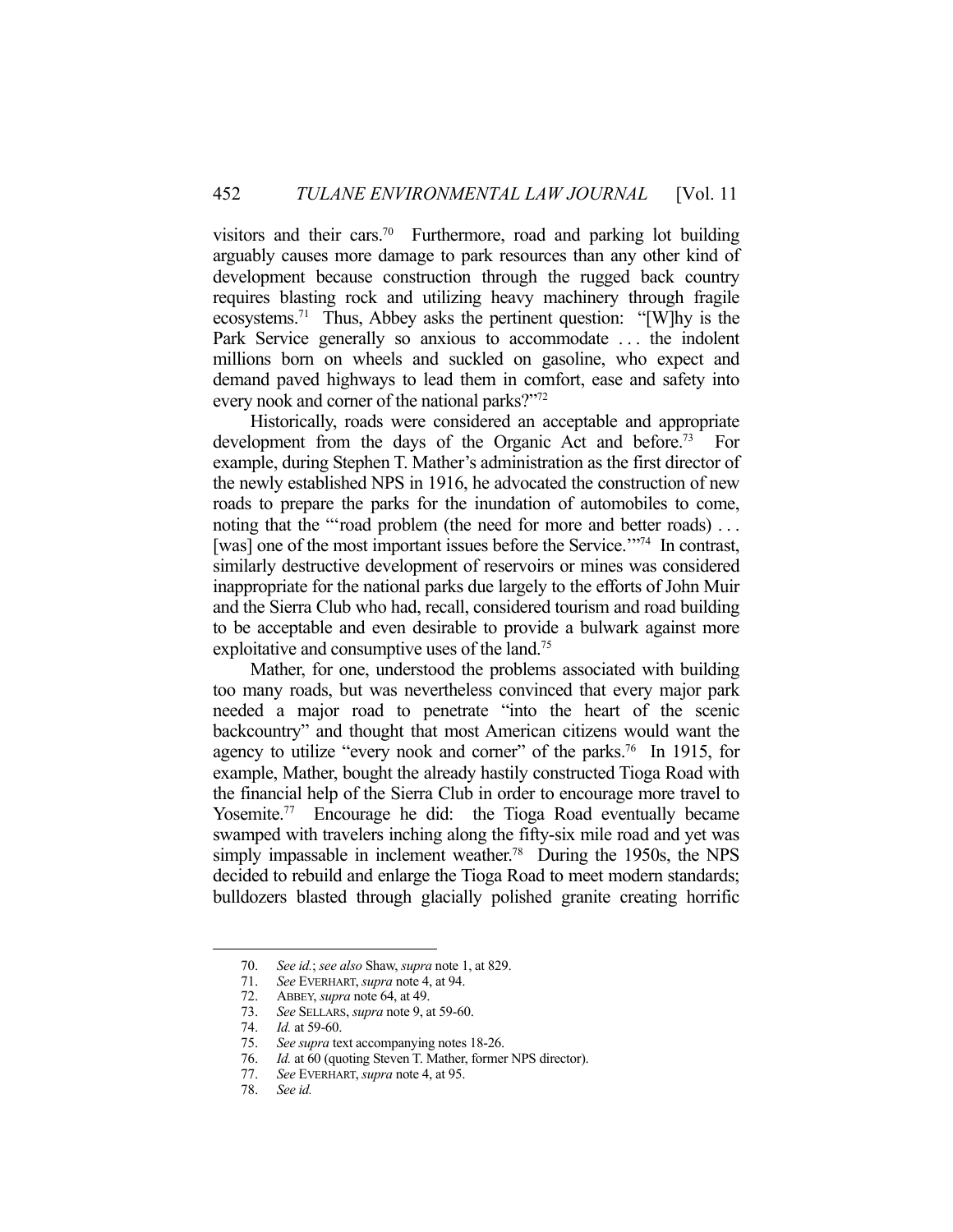destruction through one of the most fragile sections of Yosemite.79 The new Tioga Road has given the public the "unparalleled opportunity" to drive through one of the most beautiful and inspiring sections of the park, but only another ice age would return the park to its original state.<sup>80</sup> Ironically, the Sierra Club, which initially helped fund the purchase of the road, was the biggest opponent of the new, expanded road project.<sup>81</sup> It should be clear now that national parks simply cannot indefinitely continue accommodating every person who wants to drive his or her automobile through the parks. If the parks "are to retain their distinctive character, the numbers of people and their means of access will have to be controlled; in seeking solutions to park access, new roads should be considered the last resort."82 Ostensibly, new policies and regulations have curtailed, to some extent, the road construction horrors of early park history, and there are now more controls and standards that allow road decisions to be made with more care for the environment and the ecosystems involved.83

 An example of legislation that attempted more control and care for the environment of public parks generally is the Department of Transportation Act of 1966 (DOTA) which imposed two major requirements with respect to any historic site, recreation area, or public park.84 First, the DOTA dictated that a road project could not use a park or recreation area unless there was no "prudent and feasible alternative" or, if an alternative could not be found, unless it included "all possible planning to minimize harm . . . resulting from the use."85 The Supreme Court, in *Citizens to Preserve Overton Park, Inc. v. Volpe*, has interpreted this statute broadly, using tough language to support the statute and to fortify the seemingly formidable barrier to road building through parks by forcing an agency to select an alternative that would impose the least amount of harm and not destroy or "substantially impair" the value to the public.86 However, this outwardly tough standard contemplated in *Overton Park*, the so-called "no build" alternative involving truly unique problems or factors, has been generally disregarded in recent years since

 <sup>79.</sup> *See id.* at 95-96.

 <sup>80.</sup> *See id.* at 96.

 <sup>81.</sup> *See id.* at 95-96.

 <sup>82.</sup> *Id.* at 98.

 <sup>83.</sup> For example, the National Environmental Policy Act, 42 U.S.C. §§ 4321-4370*d*, the Wilderness Act, 16 U.S.C. §§ 1131-1136, the Endangered Species Act, 16 U.S.C. §§ 1531-1544, and the Clean Air and Water Acts, 42 U.S.C. §§ 7401-7671 and 33 U.S.C §§ 1251-1387.

 <sup>84. 49</sup> U.S.C. § 303 (1994). Repealed in 1983 but codified without substantive change as 49 U.S.C. § 303. *See also* Stephen H. Burrington, *Restoring the Rule of Law and Respect for Communities in Transportation,* 5 N.Y.U. ENVTL. L.J. 691, 711 (1996).

 <sup>85. 49</sup> U.S.C. § 303(c)(1), (2) (1994); *see also* Burrington, *supra* note 78.

 <sup>86. 401</sup> U.S. 402 (1971); Burrington, *supra* note 78, at 711-12.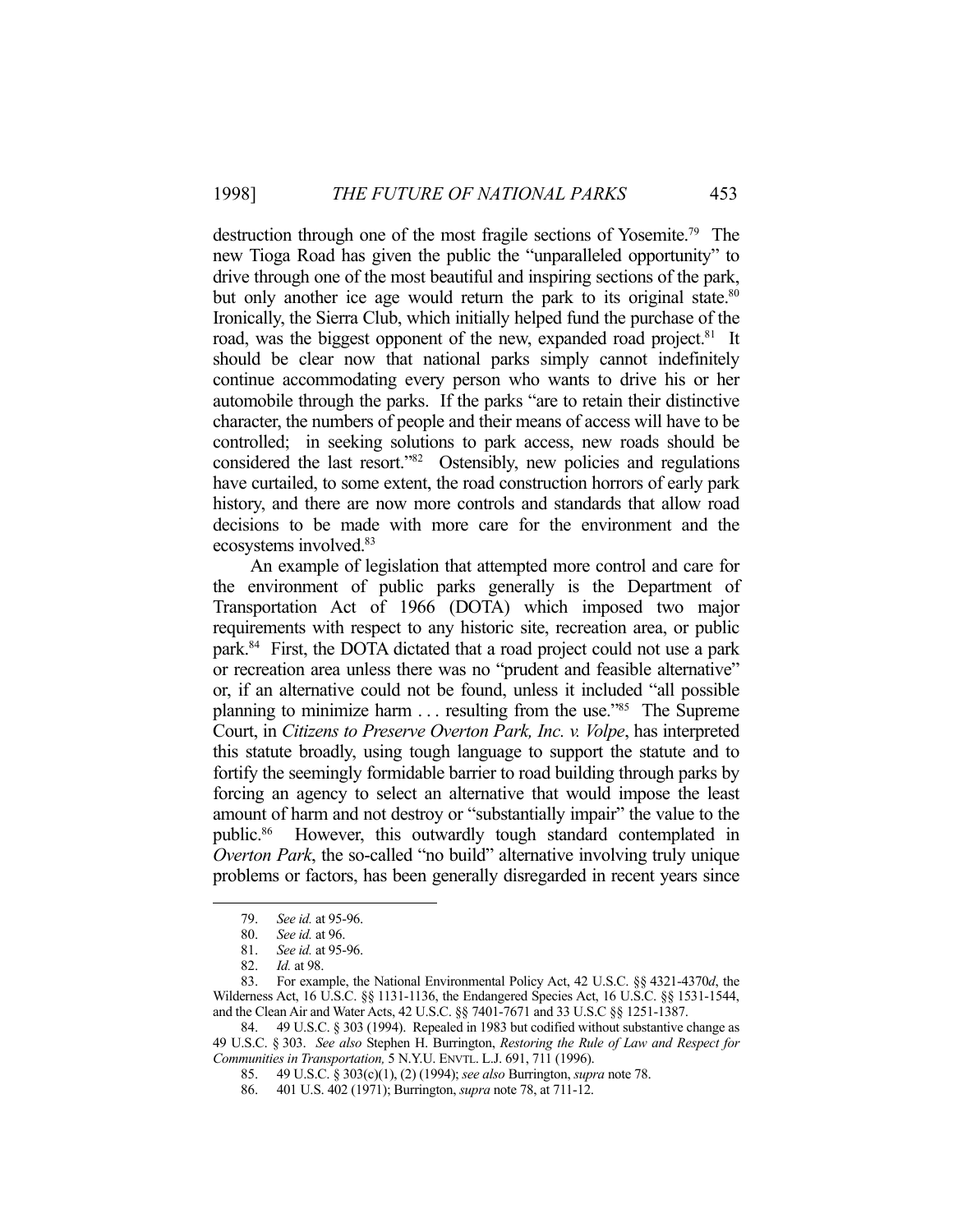1985<sup>87</sup> Courts have rarely reversed an agency decision to build, and, with the rapid growth in traffic volumes generally throughout the country, "the existing or predicted congestion that courts have found to justify using parks and historic properties for road projects is, in today's context, neither 'truly unusual' nor 'unique,' but instead commonplace."<sup>88</sup>

#### *A. ISTEA, an Alternative Transportation Directive*

 However, much like VERP discussed above, the Intermodel Surface Transportation Efficiency Act (ISTEA) of 1991, may play a revolutionary and vital role in how people will get around in the national parks, and, subsequently, what kind of experience they ultimately will have in the parks.89 National Parks and Conservation Association's deputy director, Al Eisenberg, has noted that "ISTEA provided an incentive to look into the future and anticipate tomorrow's problems today. The intent was to encourage citizens and policy makers to view transportation in a broader context than their own cars."90 In addition to funneling a proposed \$161 million per year to the NPS for road repair and similar projects, ISTEA also requires studies on the feasibility of alternative transportation modes in the parks. $91$  ISTEA is due this year for re-authorization and it will be either re-enacted as presently codified or passed as the National Economic Crossroads Transportation Efficiency Act of 1997 (NEXTEA)

 <sup>87.</sup> *See* Burrington, *supra* note 78, at 712-13; *see also* Louisiana Envtl. Soc'y, Inc. v. Coleman, 537 F.2d 79 (5th Cir. 1976); D.C. Fed'n of Civic Ass'ns v. Volpe, 459 F.2d 1231 (D.C. Cir. 1972).

 <sup>88.</sup> Burrington, *supra* note 78, at 716. The growth in traffic congestion in urban America has "outstripped the ability of any plausible program of highway expansion to return the nation's roads to the relatively free-flowing conditions that were once considered the norm." *Id.* at 715; *see also* 1 Texas Transportation Institute, *Trends in Urban Roadway Congestion—1982-1992* (1995); U.S. SECRETARY OF TRANSPORTATION, 102d CONG., THE STATUS OF THE NATION'S HIGHWAYS AND BRIDGES: CONDITIONS AND PERFORMANCE 27 (Comm. Print 1991).

 <sup>89.</sup> ISTEA, 23 U.S.C. §§ 101-402 and scattered sections of 49 U.S.C. §§ 101-5907 (1994). Generally, ISTEA "affects all surface transportation, except for railroads and shipping." *Road Block Ahead*, *supra* note 63. It directs that "State[s] must set aside at least 10% of the federal highway monies" they received and use those funds for several types of aesthetic and environmental "enhancements" like "establishing new biking paths on abandoned rail lines." *Id.* Most importantly for the present discussion, however, is the fact that the NPS has discretion with a small portion of the ISTEA funds for alternate transportation systems studies and implementation in the parks. "Since it was first enacted in 1991 and hailed as a breakthrough law, ISTEA has helped to curb traffic congestion at Yosemite . . . [and] has the potential to help halt the defoliation of roadside forests at Great Smokey Mountains and eliminate ozone at Acadia." *Id.*

 <sup>90.</sup> *See Road Block Ahead*, *supra* note 63.

 <sup>91.</sup> *See id.*; *see also* Kevin Collins, *Environmental Law Face Review in New Congress: 105th Congress will consider Landmark Laws Affecting Parks,* NAT'L PARKS, Jan.-Feb. 1997, at 15.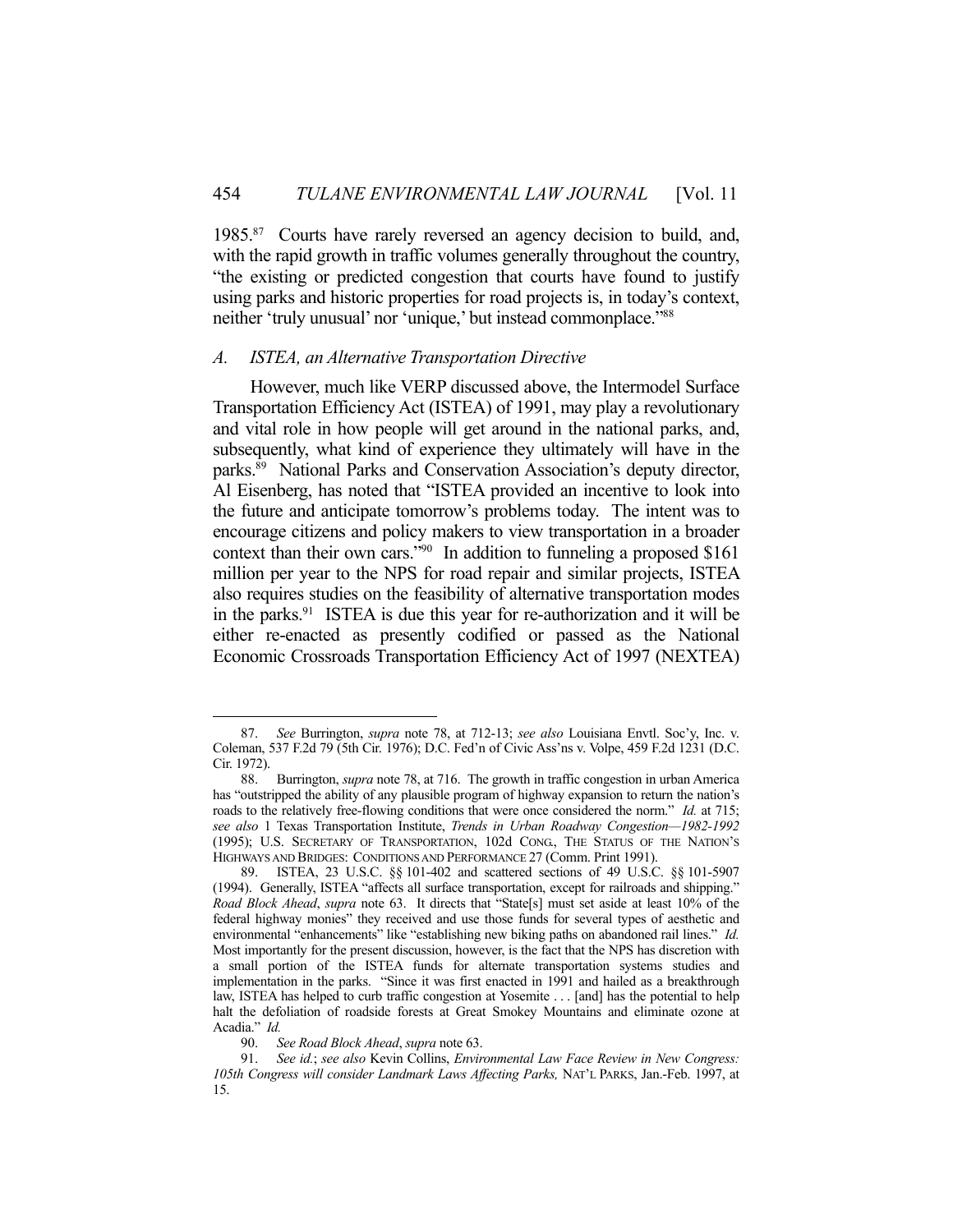or one of the other proposals now before Congress.<sup>92</sup> Overall, the size of ISTEA funding and the opportunity to use federal monies for different modes of transportation has given States and federal agencies the opportunity to look at alternative transportation schemes and projects that would not normally be within their financial parameters.<sup>93</sup> The policy and purpose of a federal subsidy like ISTEA appears to be to more rapidly increase "the economic and social benefits of improvements in transport service and of lowered transport costs when entirely new transport technology became available."94 The federal government is attempting to steer States and agencies like the NPS into exploring alternate transportation technologies and planning strategies in an effort to hasten environmental protection.<sup>95</sup> Further, the federal government is securing a flexibility to change the old approaches to the same environmental issues through fund apportionment schemes like ISTEA.96

#### *B. An Intelligent Transportation Initiative*

 Meanwhile, Secretary of the Interior, Bruce Babbitt, and Secretary of Transportation, Rodney Slater, joined recently together to "underscore the commitment of both federal agencies to work together to conserve the magnificent natural resources of America's National Parks."<sup>97</sup> Both Secretaries signed a "Memorandum of Understanding" purporting to be the "next step in the implementation of President Clinton's vision for the future in his 'Parks for Tomorrow' initiative outlined on Earth Day, 1996."98 The two stated that they were optimistic for the future and that efforts would be made to assure that future generations will be able to see the parks "with as good or better a quality of experience than we have today."99 The memorandum specifically establishes: (1) an interagency, multi-disciplinary team to develop parks transportation policy; (2) a personnel exchange program to encourage expertise across agency lines;

 <sup>92.</sup> *See* Arnold W. Reitze, Jr., *Improving Transportation-Related Air Quality under the Clean Air Act's Conformity Requirements and the Intermodal Surface Transportation Efficiency Act of 1991,* 3 ENVTL. L. 631, 636 (1997). The full text of NEXTEA, Hearing on Senate Bill 468, 105th Cong. 1 (1997), can be found on the Internet at <http://ftp.loc.gov/pub/thomas/c105/s468.rcs.txt>. One coalition, the Surface Transportation Policy Project, has created a Website on ISTEA and NEXTEA issues at <http://www.istea.org>.

 <sup>93.</sup> *See* Reitze, *supra* note 92, at 665.

 <sup>94.</sup> Joseph P. Thompson, *ISTEA Reauthorization and the National Transportation Policy,*  25 TRANSP. L.J. 87, 94 (1997).

 <sup>95.</sup> *See* Reitze, *supra* note 92, at 636.

 <sup>96.</sup> *See id.*

 <sup>97.</sup> Dep't of the Interior, *Transportation Interior to Announce New Partnership to Handle Transportation Needs in Parks for the 21st Century,* 1997 WL 737238, at \*1.

 <sup>98.</sup> *Id.*

 <sup>99.</sup> *Id.*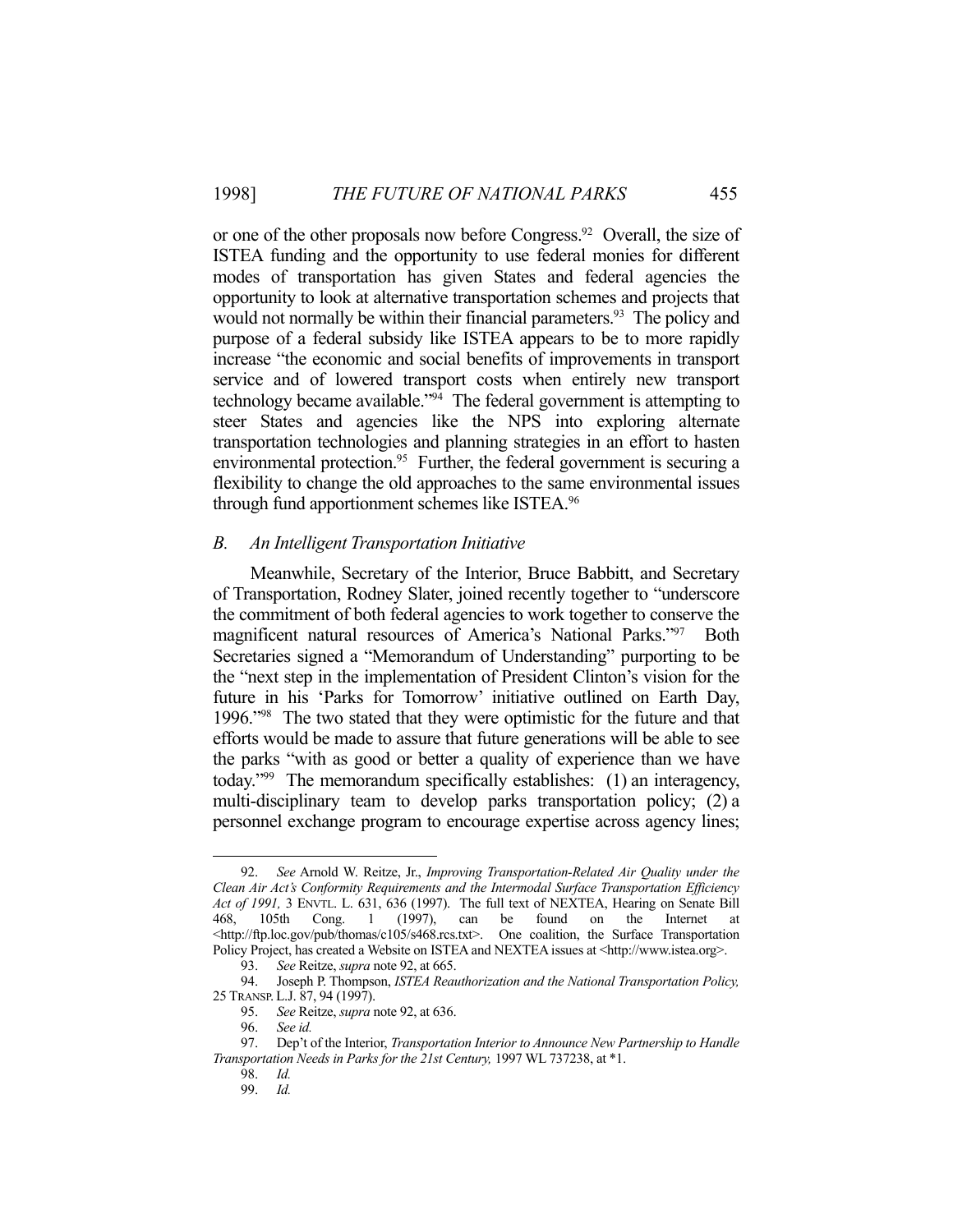and, perhaps most importantly; (3) an "Intelligent Transportation Systems" (ITS) technology to develop and implement transportation improvement initiatives.100 There are already several demonstration ITS projects currently in use. In Zion, for example, an open air shuttle bus service carries tourists from nearby hotels and campgrounds to various attractions throughout the park. Zion has only one paved road through the park's main attractions and, not only has the shuttle service decreased traffic congestion, it also provides a better way to see the canyon. Much of the experience at Zion involves looking up at the surrounding, majestic cliffs, and the open air shuttle bus allows for an unobstructed view. Yosemite's management is also proposing a similar in-valley shuttle system combined with a plan to remove unnecessary roadways and buildings in an effort to restore the entire east end of the Yosemite Valley to its natural condition.<sup>101</sup> Perhaps the most radical implementation of the newly attempted demonstration projects is at Grand Canyon National Park. NPS management hopes not only to have alternative fuel busses similar to those in Zion and Yosemite in the most congested areas, but also plans to implement a light-rail train from Mather Point to Tusayan and to various other popular viewing areas and facilities.<sup>102</sup> Babbitt describes these plans as pointing

toward the twenty-first century, and the direction we must follow if visitors continue to love and spend time in their national heritage, our premier system of National Parks. . . . [and a] new generation of Americans will reap the benefits . . . and will be able to view and appreciate these majestic landscapes with more serenity and clearer air.<sup>103</sup>

ISTEA's funds, or alternatively ISTEA's successor NEXTEA's funds, coupled with the President's and the NPS's present policy plans outlined by the Secretaries above, arguably begins a new era. This new era recognizes our duty to future generations to keep the parks unimpaired and seeks to repair the damage done by the preservation and use dual mandate present in the Organic Act of 1916 and its prodigy.

 Indeed, Edward Abbey suggests that there was never really a dichotomy between preservation or use, but rather only a simple question of "accessibility."104 Do we want the parks to be fully accessible not only to people, but also to their cars, machines, boats, campers, and so forth?105 Abbey suggests that a large Smokey the Bear stand next to a 100 foot

 <sup>100.</sup> *See id.* at \*2.

 <sup>101.</sup> *See id.*

 <sup>102.</sup> *See id.*

 <sup>103.</sup> *Id.*

 <sup>104.</sup> *See* ABBEY, *supra* note 64, at 48.

 <sup>105.</sup> *See id.*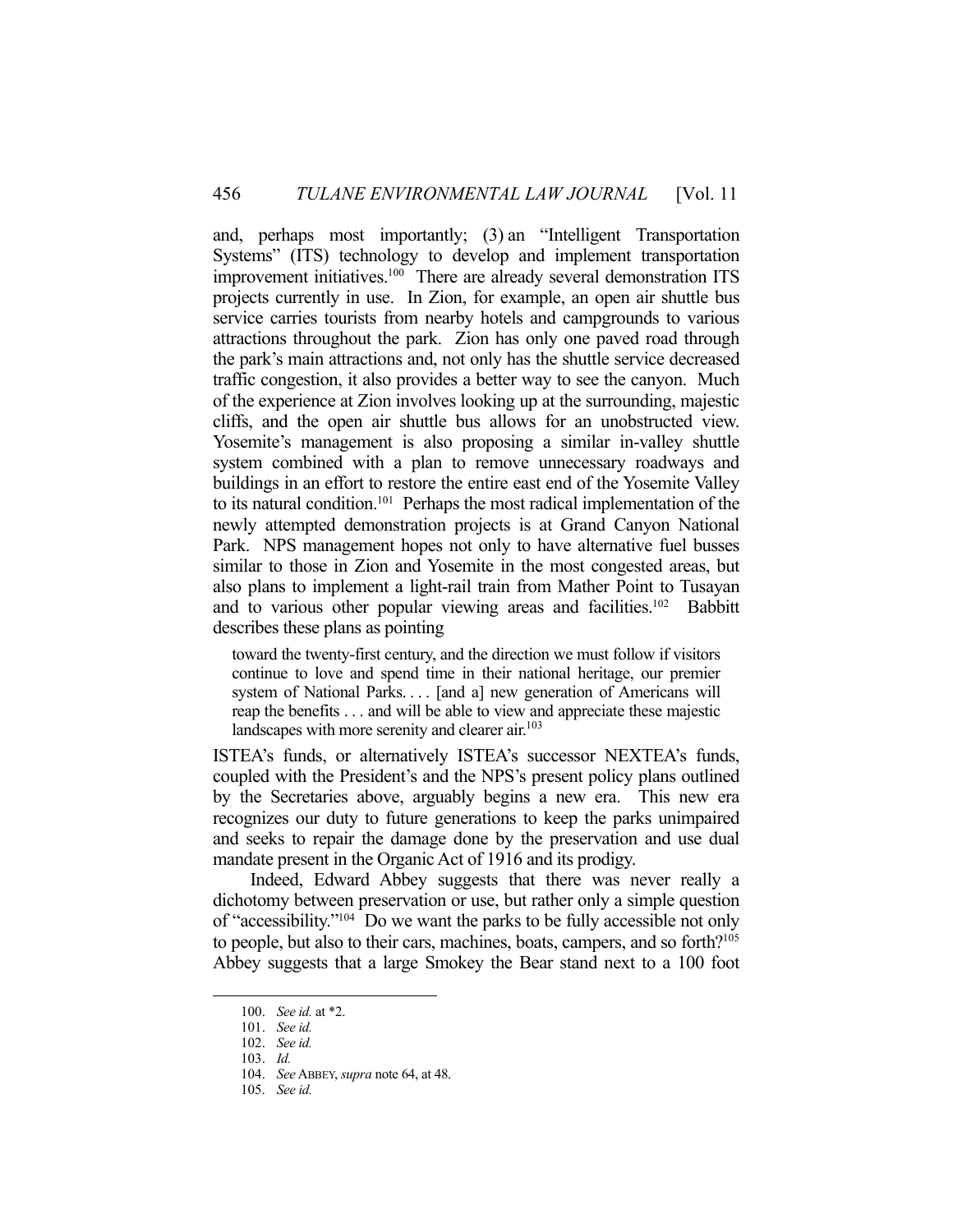high billboard at national parks' entrances that would recite in "a voice ursine, loud and clear," the billboard's message:

HOWDY FOLKS. WELCOME. THIS IS YOUR NATIONAL PARK, ESTABLISHED FOR THE PLEASURE OF YOU AND ALL PEOPLE EVERYWHERE. PARK YOUR CAR, JEEP, TRUCK, TANK, MOTORBIKE, MOTORBOAT, JETBOAT, AIRBOAT, SUBMARINE, AIRPLANE, JETPLANE, HELICOPTER, HOVERCRAFT, WINGED MOTORCYCLE, ROCKETSHIP, OR ANY OTHER CONCEIVABLE TYPE OF MOTORIZED VEHICLE IN THE WORLD'S BIGGEST PARKING LOT BEHIND THE COMFORT STATION IMMEDIATELY TO YOUR REAR. GET OUT OF YOUR MOTORIZED VEHICLE, GET ON YOUR HORSE, MULE, BICYCLE OR FEET, AND COME ON IN. ENJOY YOURSELVES. THIS HERE PARK IS FOR *PEOPLE*. 106

Although Abbey obviously advocates a complete ban on any motorized traffic into national parks; ultimately, it is the ordinary citizen, voting for their various elected officials who in turn initiate and pass programs like VERP and ISTEA, who must decide best how to provide for the enjoyment of the people, yet leave the parks unimpaired.

### *C. Vail Symposium Recommendations*

 In 1991, at the 75th Anniversary Symposium held in Vail, Colorado, the NPS initiated an intensive and major review of their responsibilities and policies for the next century and beyond.<sup>107</sup> The symposium found that the NPS's role has evolved over the last seventy-five years and is now "called upon to play a broad role of preserving, protecting, and conveying to the public the meaning of those natural and cultural resources that contribute to the nation's values, character, and experience."108 The symposium's "Steering Committee" developed six hierarchical, strategic objectives that envelop the NPS's contemporary role and vision for the future: (1) protect park resources as the main, primary responsibility of the NPS, (2) provide access to the nation's diverse public while maintaining the uniqueness of the park unimpaired, (3) educate and interpret each park's contributions to the nation's values, character, and experience, (4) assist in international park affairs and provide leadership for others in managing their park resources, (5) engage

 <sup>106.</sup> *Id.* at 57.

 <sup>107.</sup> *See* NATIONAL PARK SERVICE, NATIONAL PARKS FOR THE 21ST CENTURY: THE VAIL AGENDA 2 (1992) (forward by Bruce Babbitt and preface by Roger Kennedy, Director of NPS). The symposium brought together nearly 700 experts and interested parties and was charged with writing a "comprehensive report and set of recommendations for improved park system stewardship and NPS management." *Id.*

 <sup>108.</sup> *Id.* at 2-3.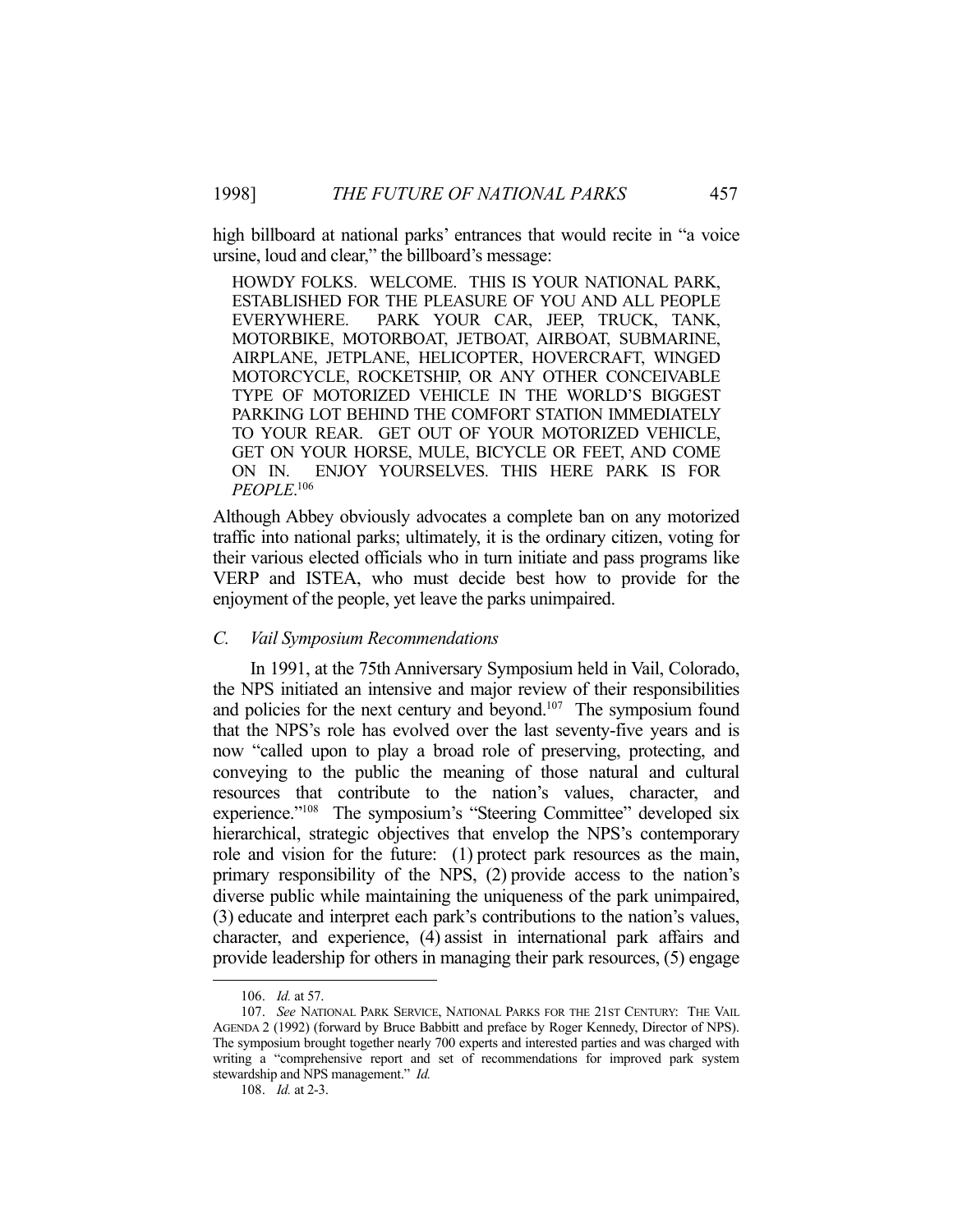in science and research aimed at protecting park resources, and finally  $(6)$  maintain a professional work force and organization.<sup>109</sup> Not only has the Committee made park resource protection its primary goal, but it has further made it a fundamental breach of the public trust to irreparably alter and degrade the national parks with improper stewardship and protection.<sup>110</sup> The Committee acknowledges that different parks have different capabilities and that visitor activities wholly appropriate in one park may completely and irreparably damage another.<sup>111</sup> Therefore, there is no simple, universal rule for the dual mandate of preservation and use and every park must be evaluated and managed with that park's unique quality fully realized and ultimately protected.112

#### IV. CONCLUSION

 On the whole, we have realized that our national parks are marked by contrast, some being more ecologically sensitive and requiring more attention to perhaps very subtle ecological differences than others. This realization and incorporation into future policy should be of paramount importance to the NPS. The NPS is, after all, the chosen guardian of our national treasures held in public trust. The NPS must ensure future generations unimpaired national parks, not national parks plagued by overuse and careless road construction as it has repeatedly tolerated and even fostered in the past. Therefore, a heightened and careful scrutinization must be made on any particular park's acceptable visitor level and specifically, on any proposed road or construction project. Initiatives like VERP will, for the first time, allow the NPS to make informed decisions about the appropriate amount of use in any individual park. Similarly, ISTEA, or its prodigy, will allow the NPS the flexibility needed to alter park travel to less harmful modes of transportation in the future. These two programs begin to simultaneously elevate visitor experience and preserve the park as much as currently possible for the benefit of our children and beyond. Couple these programs with future initiatives, as contemplated by the Vail Symposium experts and hopefully others in the future, and our chances of saving the parks unimpaired increases dramatically.

 Although the automobile has created a fantastic opportunity for ordinary citizens to view the majesty of Yosemite or the grandeur of Zion, ultimately the trade-off is too costly when it involves substantially

 <sup>109.</sup> *See id.* at 3-4.

 <sup>110.</sup> *See id.* at 15-16.

 <sup>111.</sup> *See id.* at 17-18.

 <sup>112.</sup> *See id.* at 18.